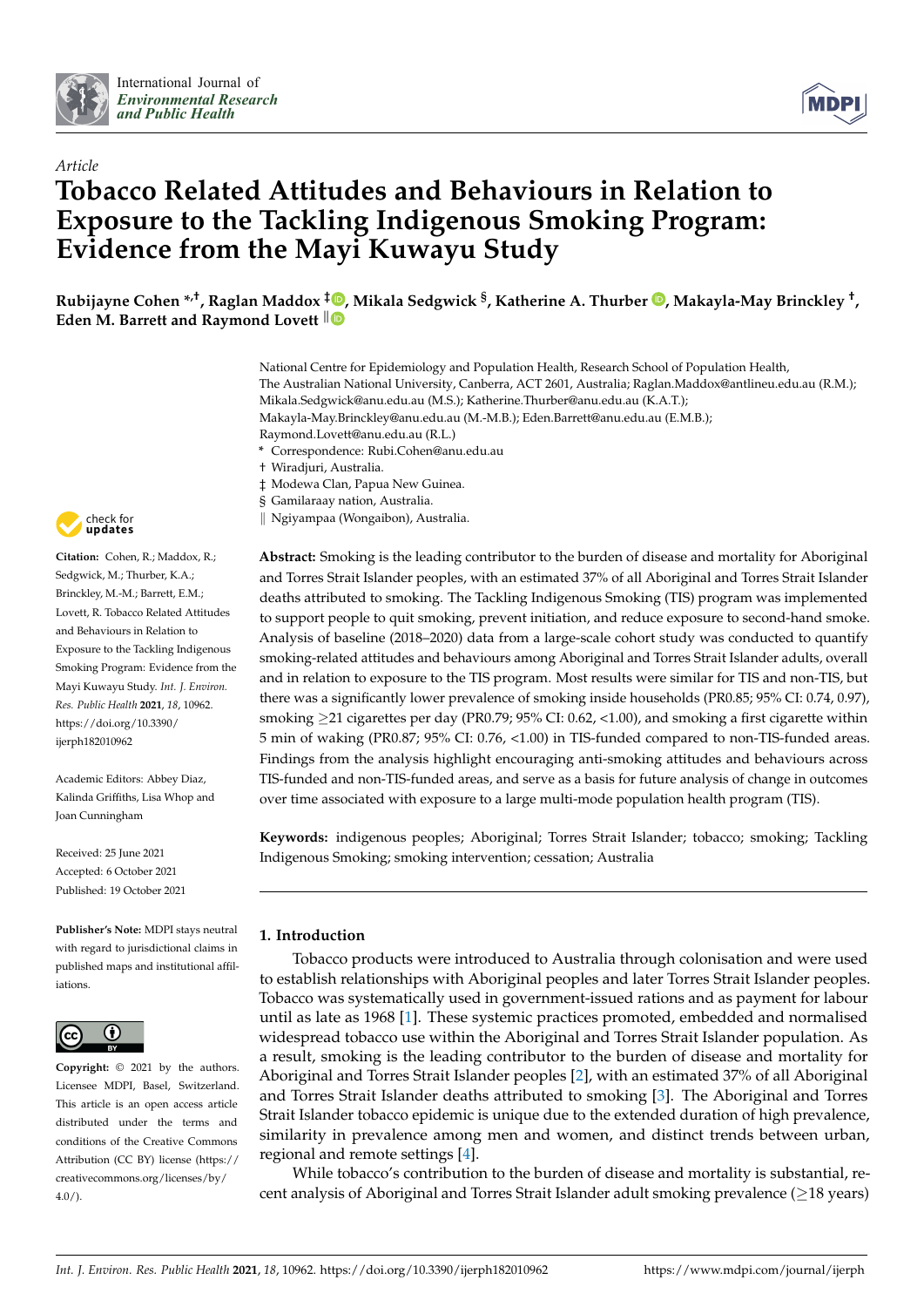shows an absolute decline of 9.8% over the past 15 years (from 50.0% in 2004/05 to 40.2% in 2018/19). This equates to almost 50,000 fewer Aboriginal and Torres Strait Islander adult daily smokers than there would have been if smoking prevalence had remained at 2004/2005 levels [\[5\]](#page-16-2).

Communities, health services and governments have developed and implemented a range of programs and policies to support people to quit smoking, to prevent initiation, and to reduce exposure to second-hand smoke. For example, national, state and territory tobacco control programs and policies include annual tax excise increases, mass media communication campaigns, smoke-free legislations and access to Quitlines to support cessation. In addition, Aboriginal Community Controlled Health Organisations (ACCHOs) provide healthcare to Aboriginal and Torres Strait Islander peoples across the country, including providing information and support for smoking cessation [\[6\]](#page-16-3). These efforts are likely to have contributed to observed reductions in tobacco use among the Aboriginal and Torres Strait Islander population across the country. The Tackling Indigenous Smoking (TIS) program is a national initiative that takes a multipronged population approach. It is the first large-scale, long-term, comprehensive public health program that aims to reduce smoking among the Aboriginal and Torres Strait Islander population. Initiated in 2010, TIS encourages partnerships and collaboration across services to promote smoke-free attitudes and behaviours [\[6\]](#page-16-3). TIS provides Regional Tobacco Grants to 37 organisations, predominantly ACCHOs. These grants allow local areas to determine and implement activities and programs suited to their community context and needs [\[1\]](#page-15-0). In doing so, TIS has considerable diversity and variation in implementation. Across the country, TIS has incorporated a mix of the following activities over time:

- Smoke-free spaces;
- Brief interventions—including but not limited to screening, assessment and brief advice in relation to tobacco use;
- Community engagement, education and training;
- Media campaigns and social media campaigns;
- One-on-one or group smoking cessation support;
- Promotional resources—posters and pamphlets;
- Provision of medicines to help people stop smoking, such as Nicotine Replacement Therapy (NRT), varenicline, and bupropion (no longer funded) and
- Anti-e-cigarette/anti-vaping activities.

Further detail and information about the TIS program can be found elsewhere [\[1](#page-15-0)[,6](#page-16-3)[,7\]](#page-16-4). Assessing the impact of multifaceted interventions, such as TIS (a multi-site, multiintervention program), at the population level is complex. Often, population health and health service interventions are incompatible with evaluation designs, which randomly assign individuals or locations to intervention or control groups; use of these experimental designs are often inappropriate and/or unethical [\[7\]](#page-16-4). Cohort studies present a non-experimental alternative evaluation design, since they can contain exposed and unexposed individuals or locations, and can be large-scale and responsive to policy timing [\[8\]](#page-16-5). Such features are ideal to provide insight into the long-term effects of population-level interventions and policies in a real-world setting. Cross-sectional analysis of baseline data from such a cohort study can provide insight into intended outcomes and their association with program exposure, at one time-point. Where data are available, longitudinal analysis of change in outcomes in relation to intervention exposure can provide insight into the impacts of programs.

This paper aims to quantify smoking-related attitudes and behaviours among Aboriginal and Torres Strait Islander adults, and relationships with exposure to a large-scale population-based tobacco control program (TIS) targeted at the Aboriginal and Torres Strait Islander population in Australia, using baseline data from a large-scale cohort study. It is intended to provide a snapshot of tobacco-related outcomes at one time-point and their association with intervention (TIS) exposure, serving as the foundation for future longitudinal analysis when follow-up data become available.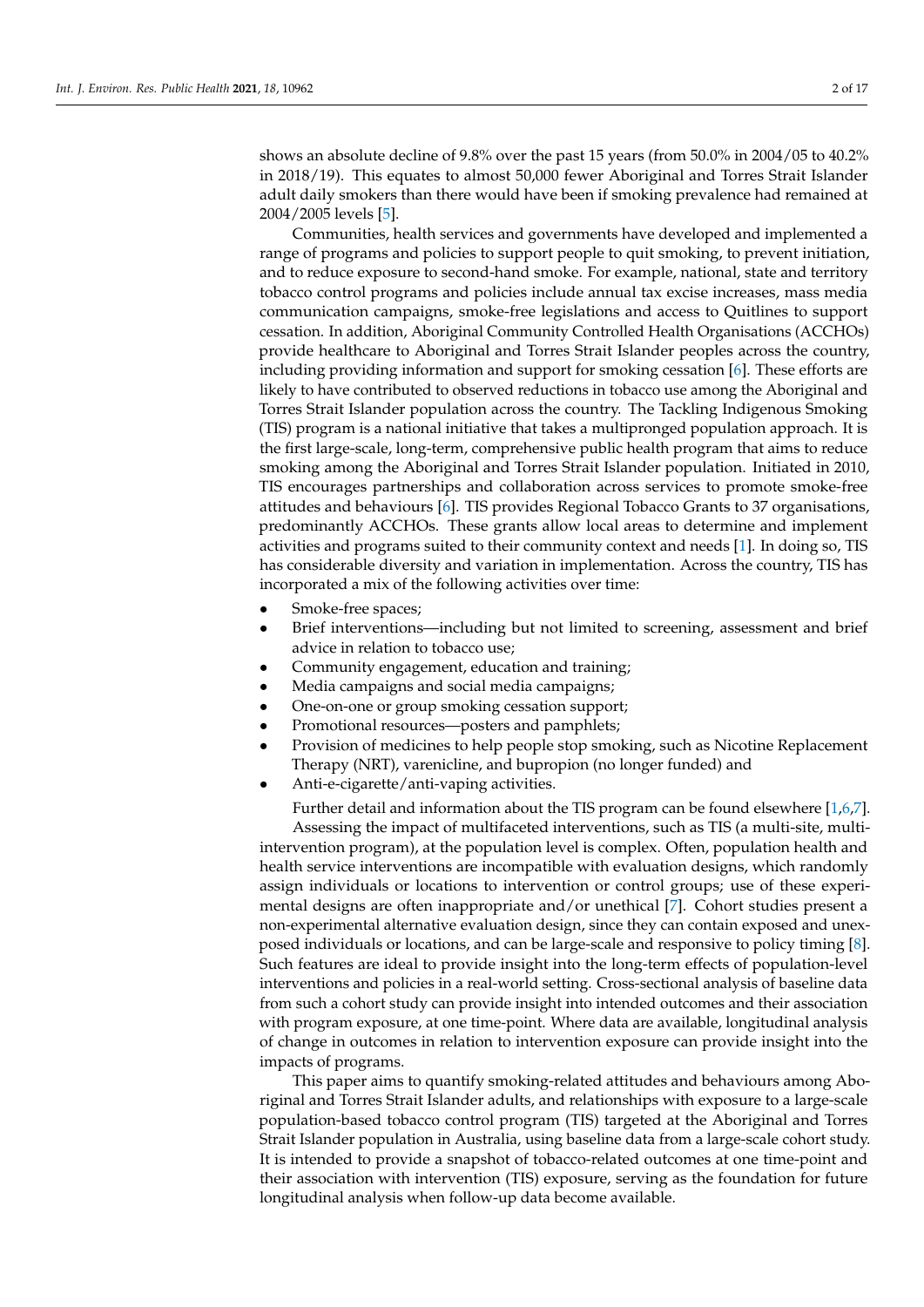# **2. Materials and Methods**

# *2.1. Mayi Kuwayu Study*

Mayi Kuwayu: The National Study of Aboriginal and Torres Strait Islander Wellbeing (the Mayi Kuwayu Study) is the largest existing prospective cohort study of Aboriginal and Torres Strait Islander peoples in Australia. Participants were recruited via mixed methods, including postal questionnaire (identified through the Medicare Enrolment Database), incommunity recruitment, community partners, or online questionnaire, from October 2018. All Mayi Kuwayu Study data included in the current analysis were based on self-reported responses, with the exception of remoteness, which was derived based on postcode. Details of the study design are provided elsewhere [\[9,](#page-16-6)[10\]](#page-16-7).

The current study is a cross-sectional analysis of Aboriginal and Torres Strait Islander people  $\geq$  16 years who participated in the Mayi Kuwayu Study and whose data are included in Release 2.0 (*N* = 9485). This includes all survey responses scanned and received by 1 May 2020 and participants from all modes of survey completion (mail out, online, face-to-face). Participants were excluded from the analysis if they had missing data on age, gender or smoking status ( $n = 936$ , for a final sample of  $N = 8549$ ).

#### *2.2. Governance, Ethics and the Research Team*

The Mayi Kuwayu Study arose from community-identified priorities and was developed over four years in consultation with Aboriginal and Torres Strait Islander peoples across Australia. The study is overseen by an Aboriginal and Torres Strait Islander governance group consisting of peak Aboriginal and Torres Strait Islander health organisations. In addition, all proposed data use is assessed according to Indigenous Data Sovereignty principles and approved by an independent Indigenous Data Governance committee, known as the Mayi Kuwayu Data Governance Committee (MKDGC). This research was approved by the MKDGC (including the manuscript) and conducted with ethics approvals from relevant Aboriginal and Torres Strait Islander organisations, and from national, state and territory Human Research Ethics Committees (HRECs).

We recognise that the research team members' worldviews can influence our perspectives and values, including how the study was conducted and findings interpreted. Our team brings Aboriginal lived experience (R.C., M.S., M.-M.B., R.L.) and experience in public health and epidemiology and decolonizing methodologies (all authors). Aboriginal and Torres Strait Islander people were involved at all stages of the research for both the Mayi Kuwayu Study and the current project. Project conception, design, data collection, analysis and interpretation were conducted by, with and for the benefit of Aboriginal and Torres Strait Islander people.

#### *2.3. Outcomes: Smoking-Related Attitudes and Behaviours*

We examined a range of smoking-related attitudes and smoking-related behaviours as outlined in Table [1.](#page-3-0)

#### *2.4. Main Exposure: TIS-Funded Areas*

Key informant consultations and Australian Government Department of Health documentation were used to define TIS geographic boundaries; this was supplemented by information from the Department of Health Tackling Indigenous Smoking Services map where required [\[11\]](#page-16-8). Participants were classified as residing in either a TIS-funded area or non-TIS-funded area ("TIS" or "non-TIS") based on their postcode; for this analysis, we did not have access to finer level geographic data on participants' location. The geographic boundaries of TIS service provision do not neatly align with postcode boundaries in all cases. Therefore, a conservative approach was adopted, with postcodes only coded as TIS if their entire area was within a TIS service boundary (i.e., 100% population coverage). All partially serviced postcodes were coded as non-TIS. This conservative approach was chosen to maximize the specificity of areas coded as TIS.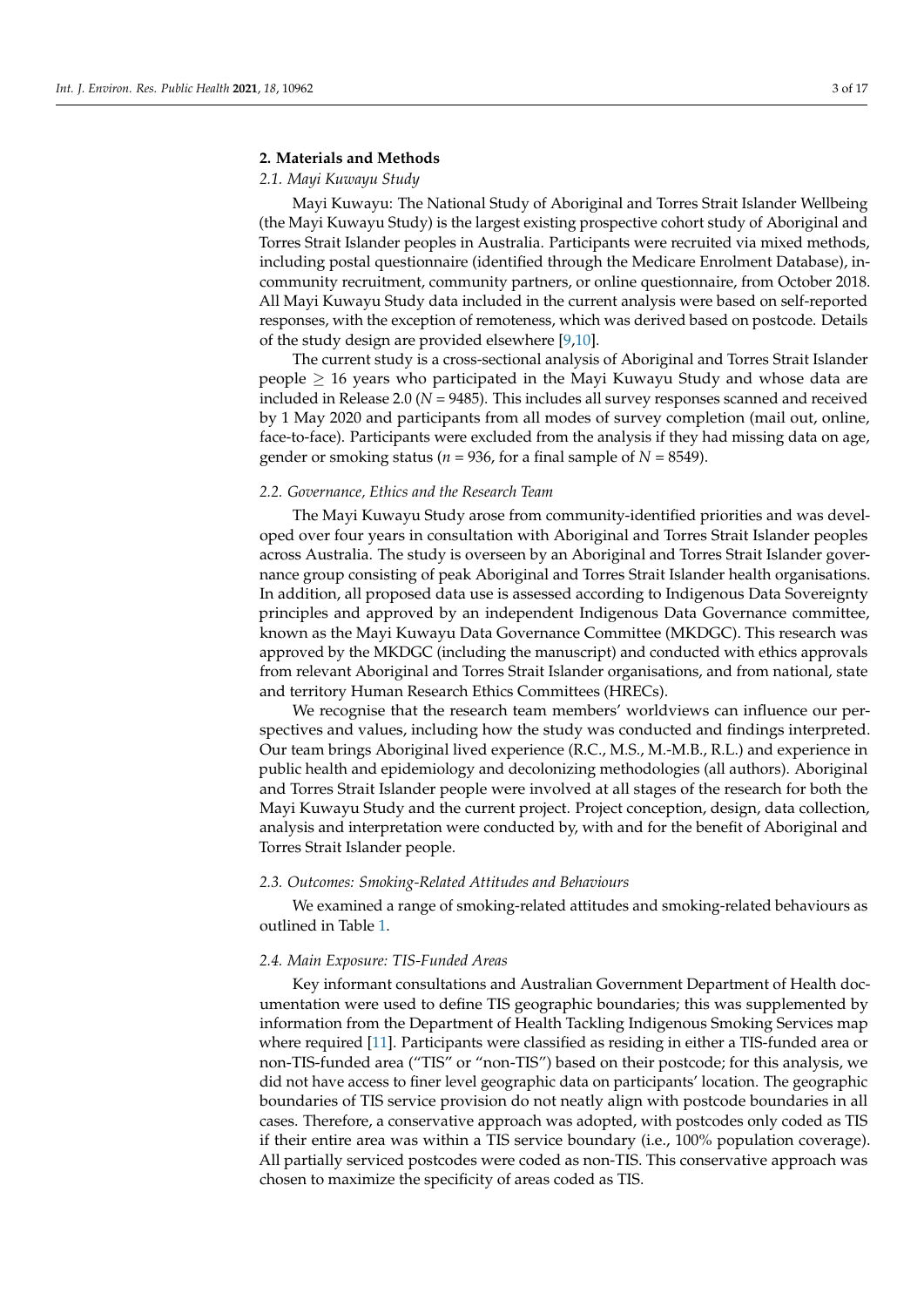<span id="page-3-0"></span>

|                                   | All Participants                                                                                                              | <b>Current Smokers</b>                                                                                                                                                                                                          | <b>Past Smokers</b>                                                                                                                                                                               |
|-----------------------------------|-------------------------------------------------------------------------------------------------------------------------------|---------------------------------------------------------------------------------------------------------------------------------------------------------------------------------------------------------------------------------|---------------------------------------------------------------------------------------------------------------------------------------------------------------------------------------------------|
| Smoking-<br>related<br>attitudes  | Non-smokers do not miss out<br>on gossip or yarning<br>My community disapproves of<br>smoking<br>Belief that smoking is risky | Smoking has caused illness<br>Smoking will cause illness in<br>the future<br>Wanting to quit smoking<br>Reasons for wanting to stop smoking                                                                                     | Past smoking has caused illness<br>Past smoking will cause illness in the future<br>Length of time since stopped smoking<br>Factors reported that led to quitting<br>Methods that helped quitting |
| Smoking-<br>related<br>behaviours | Smoking status<br>Smoking in household<br>Smoking in car                                                                      | Age at smoking initiation<br>Reduction or cessation attempt in the<br>past year<br>Smoking frequency<br>Number of cigarettes smoked daily<br>Time to first cigarette<br>Participation in a quit program,<br>service or activity | Age at smoking initiation<br>Smoking frequency<br>Number of cigarettes smoked daily<br>Time to first cigarette<br>Participation in a quit program,<br>service or activity                         |

**Table 1.** Mayi Kuwayu Study smoking-related variables used in the current analysis.

#### *2.5. Demographic Variables*

Demographic variables included age, gender, highest level of education, remoteness (ASGS) and Aboriginal and/or Torres Strait Islander identity.

#### *2.6. Statistical Analysis*

Descriptive analysis of participant demographic variables is presented as the percentage and number, overall and by TIS exposure (Table [2\)](#page-4-0). We then present a descriptive overview of smoking-related attitudes (Table [3\)](#page-4-1) and behaviours (Table [4\)](#page-6-0), overall and by TIS/non-TIS. These smoking-related outcomes are presented by categories of age, gender, and remoteness in Supplementary Tables S1–S6.

Log binomial regression models were used to calculate the prevalence ratio (PR) and 95% Confidence Interval (CI) of each smoking-related attitude and behaviour (coded as binary variables; see Supplementary Tables S7–S8 for details) in relation to TIS/non-TIS; analyses were conducted for all participants, currents smokers, or past smokers, as appropriate. Participants missing data on the outcome of interest are excluded from that model. Associations were run (1) unadjusted (crude), (2) adjusted for broad age groups (16–35, 36–55 and  $\geq$ 56 years) and gender (men and women); the latter results are presented in the text. As this analysis was exploratory in nature, we adopted this minimally adjusted approach. A sensitivity analysis additionally adjusted for broad remoteness category (major cities; inner regional; outer regional, remote and very remote) as it was considered conceptually to be an additional potential confounder of the exposure–outcome associations (see Supplementary Tables S9–S11).

For all descriptive results, cells  $n \leq 5$  were suppressed (with the exception of the missing category) to protect confidentiality. Analyses were conducted using Stata 16.

#### **3. Results**

#### *3.1. Participant Characteristics*

Participants included 8549 Aboriginal and/or Torres Strait Islander adults aged  $\geq$ 16 years. Over 40 percent (41.7%) of participants were classified as living in TIS-funded areas; the remaining 58.3% were classified as living in non-TIS-funded areas. Sixty percent of participants (61.5%) were women, 42.1% were from major cities and 42.2% were aged ≥55 (Table [2\)](#page-4-0). Age, gender, education and Indigeneity profiles were similar across TIS and non-TIS as detailed in Table [2.](#page-4-0) A lower percentage of TIS compared to non-TIS participants resided in major cities (33.2% versus 48.5%) and very remote areas (3.9% versus 8.2%), but a higher percentage resided in inner regional areas (35.7% versus 23.7%) and remote areas (5.9% versus 1.2%).

#### *3.2. Smoking-Related Attitudes*

Overall, 59.0% of participants did not believe that non-smokers miss out on gossip or yarning and 60.0% reported community disapproval of smoking (Table [3\)](#page-4-1). Personal health,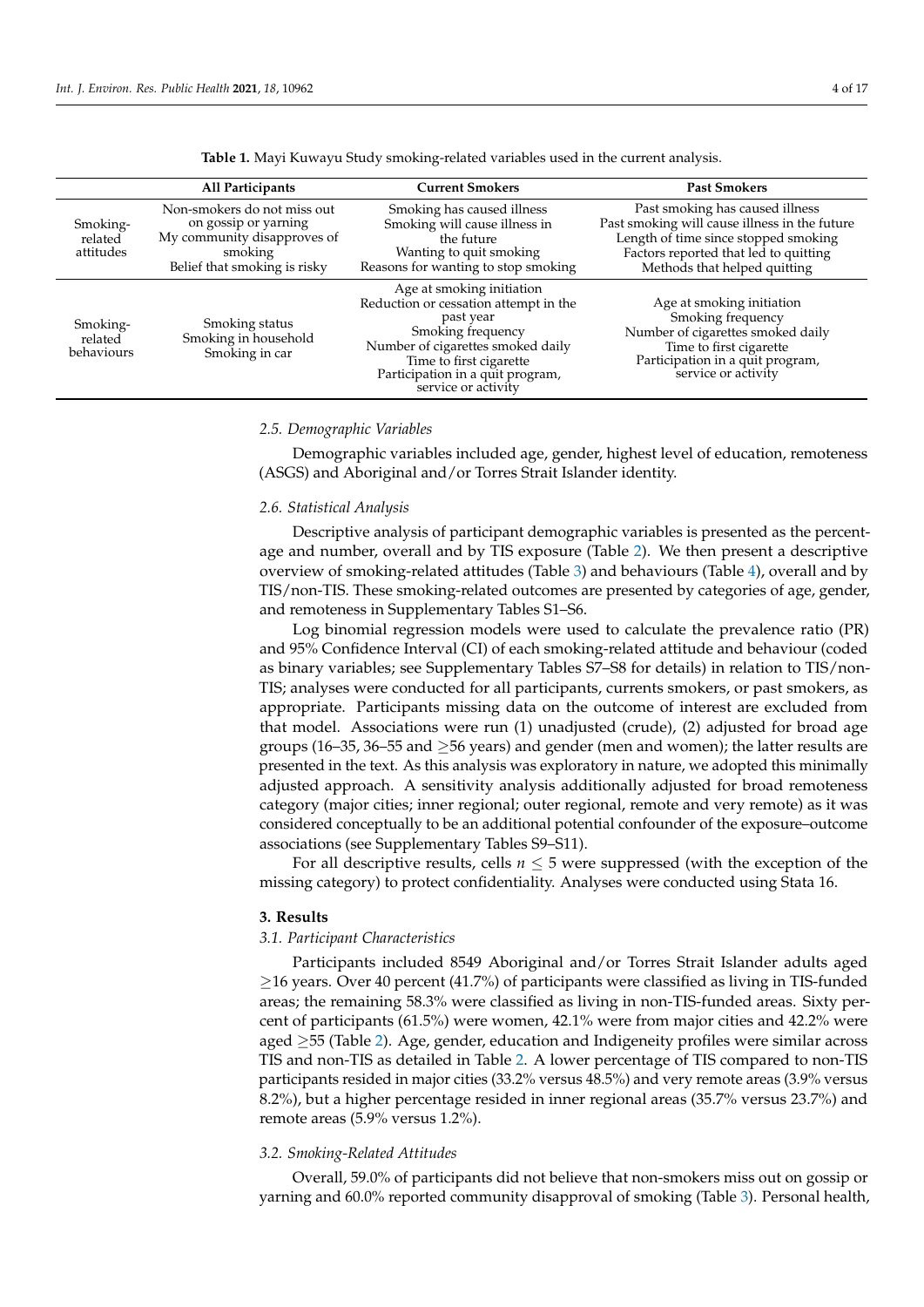cost, and health of family were the most commonly reported reasons for current smokers wanting to quit and for past smokers quitting. Among current smokers, 76.3% reported wanting to quit.

<span id="page-4-0"></span>

|                                               | <b>Total Sample</b>        | <b>TIS</b>                 | Non-TIS                    |
|-----------------------------------------------|----------------------------|----------------------------|----------------------------|
|                                               | $\%$ (n)                   | % (n)                      | % (n)                      |
| Overall                                       | $N = 8549$                 | $N = 3567$                 | $N = 4982$                 |
|                                               | Age group (years)          |                            |                            |
| $16 - 24$                                     | 10.6(902)                  | 10.6 (377)                 | 10.5(525)                  |
| $25 - 34$                                     | 13.3 (1136)                | 14.0 (499)                 | 12.8 (637)                 |
| $35 - 44$                                     | 14.8 (1268)                | 14.9 (532)                 | 14.8 (736)                 |
| $45 - 54$                                     | 19.1 (1637)                | 18.5(659)                  | 19.6 (978)                 |
| $\geq 55$                                     | 42.2 (3606)                | 42.1 (1500)                | 42.3 (2106)                |
|                                               | Gender                     |                            |                            |
| Men                                           | $\leq$ 38.4 ( $\leq$ 3290) | $\leq$ 37.8 ( $\leq$ 1350) | $\leq$ 38.9 ( $\leq$ 1940) |
| Women                                         | 61.5(5255)                 | 62.1 (2214)                | 61.0(3041)                 |
| Do not identify as a man or a woman           | $\leq 0.1$ ( $\leq 10$ )   | ≤0.1 (≤5)                  | ≤0.1 (≤5)                  |
|                                               | Education                  |                            |                            |
| Year 10 or below                              | 43.9 (3750)                | 44.0 (1570)                | 43.8 (2180)                |
| Year 12 or trade certificate                  | 37.5 (3203)                | 38.2 (1363)                | 36.9 (1840)                |
| University qualification/s                    | 17.4 (1491)                | 16.7(597)                  | 17.9 (894)                 |
| Missing                                       | 1.2(105)                   | 1.0(37)                    | 1.4(68)                    |
|                                               | Level of remoteness        |                            |                            |
| Major city                                    | 42.1 (3600)                | 33.2 (1184)                | 48.5 (2416)                |
| Inner regional                                | 28.7 (2452)                | 35.7 (1272)                | 23.7 (1180)                |
| Outer regional                                | 18.5 (1579)                | 21.2 (757)                 | 16.5 (822)                 |
| Remote                                        | 3.2(270)                   | 5.9(210)                   | 1.2(60)                    |
| Very remote                                   | 6.4(546)                   | 3.9(138)                   | 8.2 (408)                  |
| Missing                                       | 1.2(102)                   | 0.2(6)                     | 1.9(96)                    |
|                                               | Indigeneity                |                            |                            |
| Aboriginal                                    | 93.1 (7961)                | 92.2 (3290)                | 93.8 (4671)                |
| Torres Strait Islander                        | 3.1(261)                   | 3.5(124)                   | 2.7(137)                   |
| Both Aboriginal and Torres Strait<br>Islander | 3.8(327)                   | 4.3(153)                   | 3.5(174)                   |

**Table 2.** Demographic characteristics of Mayi Kuwayu Study baseline participants, overall and by TIS/non-TIS.

<span id="page-4-1"></span>**Table 3.** Smoking-related attitudes in the total sample, current smokers only, and past smokers only, overall and by TIS/non-TIS.

|                  | <b>Total Sample</b>                                          |                                     |                                         |
|------------------|--------------------------------------------------------------|-------------------------------------|-----------------------------------------|
|                  | Overall $N = 8549$<br>$\%$ ( <i>n</i> )                      | $TIS N = 3567$<br>$\%$ ( <i>n</i> ) | Non-TIS $N = 4982$<br>$\%$ ( <i>n</i> ) |
|                  | Do you agree that non-smokers miss out on gossip or yarning? |                                     |                                         |
| Not at all       | 59.0 (5045)                                                  | 60.0(2140)                          | 58.3 (2905)                             |
| A little bit     | 16.7 (1427)                                                  | 16.8(598)                           | 16.6(829)                               |
| A fair bit/A lot | 15.0(1285)                                                   | 14.7 (523)                          | 15.3 (762)                              |
| Missing          | 9.3(792)                                                     | 8.6 (306)                           | 9.8(486)                                |
|                  | Do you agree that your community disapproves of smoking?     |                                     |                                         |
| Not at all       | 27.8 (2374)                                                  | 27.2 (972)                          | 28.1 (1402)                             |
| A little bit     | 23.9 (2044)                                                  | 24.9 (887)                          | 23.2 (1157)                             |
| A fair bit/A lot | 36.1 (3089)                                                  | 36.1 (1288)                         | 36.2 (1801)                             |
| Missing          | 12.2 (1042)                                                  | 11.8(420)                           | 12.5(622)                               |
|                  | Do you agree that smoking is not that risky?                 |                                     |                                         |
| Not at all       | 49.3 (4218)                                                  | 49.4 (1763)                         | 49.3 (2455)                             |
| A little bit     | 7.0(597)                                                     | 6.7(240)                            | 7.2(357)                                |
| A fair bit/A lot | 31.7 (2708)                                                  | 32.2 (1150)                         | 31.3 (1558)                             |
| Missing          | 12.0 (1026)                                                  | 11.6 (414)                          | 12.3(612)                               |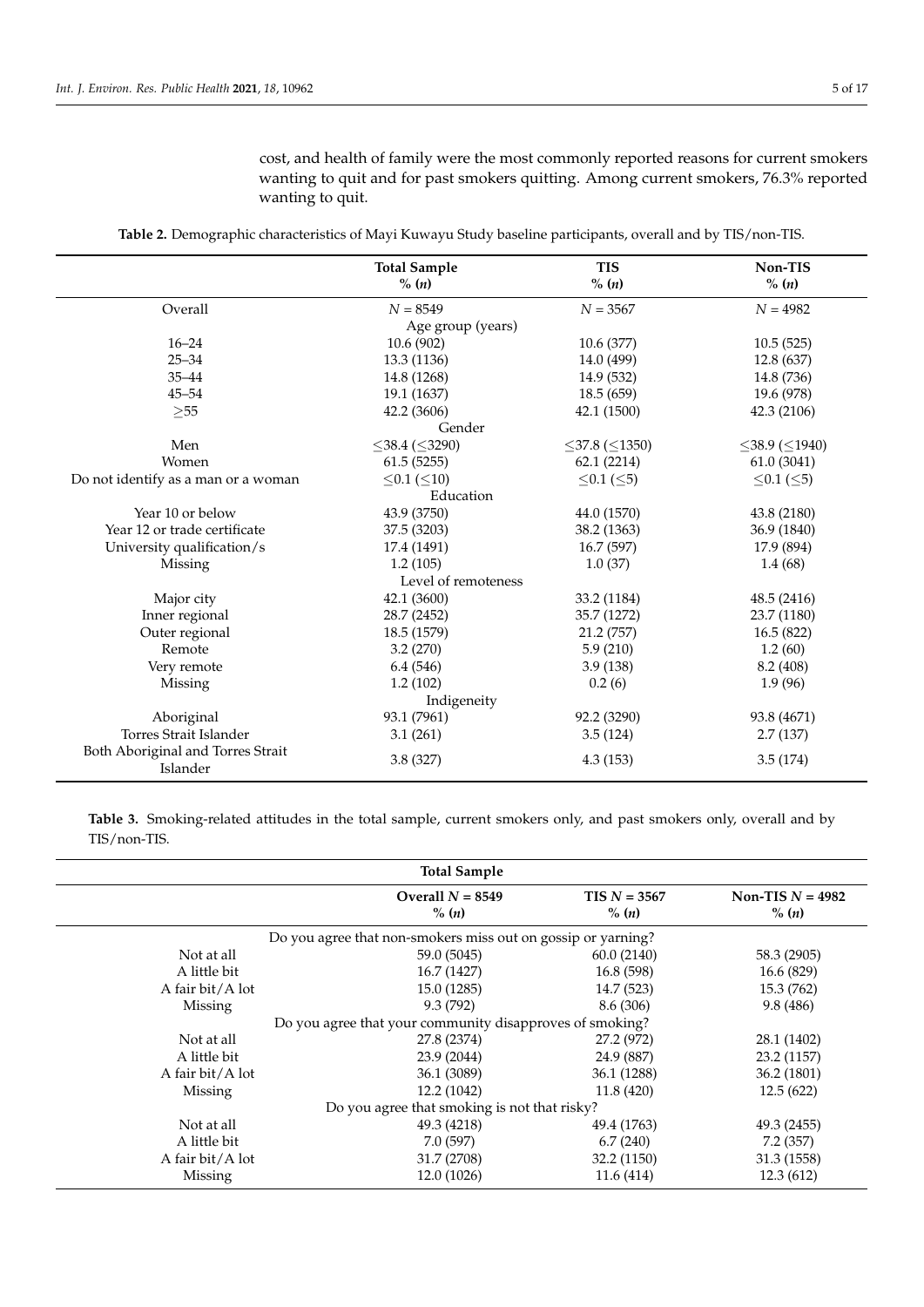$\overline{a}$  $\overline{a}$ 

 $\overline{a}$ 

 $\overline{a}$ 

|                                            | <b>Current smokers</b>                                           |                |                    |
|--------------------------------------------|------------------------------------------------------------------|----------------|--------------------|
|                                            | Overall $N = 2216$                                               | $TIS N = 931$  | Non-TIS $N = 1285$ |
|                                            | $\%$ ( <i>n</i> )                                                | % (n)          | $\%$ ( <i>n</i> )  |
|                                            | Do you think your smoking has made you sick?                     |                |                    |
| No                                         | 36.8 (816)                                                       | 37.8 (352)     | 36.1 (464)         |
| Yes                                        | 34.9 (773)                                                       | 35.7 (332)     | 34.3 (441)         |
| Unsure                                     | 25.9 (575)                                                       | 24.2 (225)     | 27.2 (350)         |
| Missing                                    | 2.3(52)                                                          | 2.4(22)        | 2.3(30)            |
|                                            | Do you think your smoking will make you sick in the future?      |                |                    |
| Not at all                                 | 8.4 (186)                                                        | 7.2(67)        | 9.3(119)           |
| A little bit                               | 20.2 (448)                                                       | 21.5(200)      | 19.3 (248)         |
| A fair bit/A lot                           | 55.6 (1232)                                                      | 56.3 (524)     | 55.1 (708)         |
| Unsure                                     | 14.0 (310)                                                       | 12.9 (120)     | 14.8 (190)         |
| Missing                                    | 1.8(40)                                                          | 2.1(20)        | 1.6(20)            |
|                                            | Do you want to quit smoking?                                     |                |                    |
| Not at all                                 | 10.7 (238)                                                       | 10.4 (97)      | 11.0(141)          |
| A little bit                               | 21.8 (482)                                                       | 20.6 (192)     | 22.6 (290)         |
| A fair bit/A lot                           | 54.5 (1207)                                                      | 56.1 (522)     | 53.3 (685)         |
| Unsure                                     | 10.8(240)                                                        | 10.5(98)       | 11.1(142)          |
| Missing                                    | 2.2(49)                                                          | 2.4(22)        | 2.1(27)            |
|                                            | Why do you want to quit? *                                       |                |                    |
| Advertising against smoking                | 3.2(71)                                                          | 2.5(23)        | 3.7(48)            |
| Medical advice                             | 17.2 (382)                                                       | 17.2 (160)     | 17.3 (222)         |
| My Health                                  | 55.5 (1230)                                                      | 56.0 (521)     | 55.2 (709)         |
| Health of my family                        | 24.1 (533)                                                       | 24.9 (232)     | 23.4 (301)         |
| Cost                                       | 48.1 (1065)                                                      | 48.3 (450)     | 47.9 (615)         |
| Pregnancy                                  | 0.9(19)                                                          | 1.2(11)        | 0.6(8)             |
| Too many non-smoking areas                 | 4.5(99)                                                          | 4.3(40)        | 4.6(59)            |
| Pressure from family or friends            | 14.6 (323)                                                       | 14.2 (132)     | 14.9 (191)         |
| Other                                      | 6.3(139)                                                         | 6.2(58)        | 6.3(81)            |
|                                            |                                                                  |                |                    |
| Missing or indicated does not want to quit | 15.6(345)                                                        | 14.9 (139)     | 16.0(206)          |
|                                            | Past smokers                                                     |                |                    |
|                                            | Overall $N = 2841$                                               | $TIS N = 1209$ | Non-TIS $N = 1632$ |
|                                            | $% (n)$                                                          | % $(n)$        | % (n)              |
|                                            | Do you think your past smoking has made you sick?                |                |                    |
| No                                         | 44.9 (1277)                                                      | 44.7 (541)     | 45.1 (736)         |
| Yes                                        | 24.3 (690)                                                       | 24.5 (296)     | 24.1 (394)         |
| Unsure                                     | 23.1(655)                                                        | 22.9 (277)     | 23.2 (378)         |
| Missing                                    | 7.7(219)                                                         | 7.9(95)        | 7.6 (124)          |
|                                            | Do you think your past smoking will make you sick in the future? |                |                    |
| Not at all                                 | 27.2 (773)                                                       | 26.7 (323)     | 27.6 (450)         |
| A little bit                               | 20.7 (587)                                                       | 21.3 (258)     | 20.2 (329)         |
| A fair bit/A lot                           | 12.8 (363)                                                       | 13.2 (160)     | 12.4 (203)         |
| Unsure                                     | 32.5 (922)                                                       | 31.5 (381)     | 33.1 (541)         |
| Missing                                    | 6.9 (196)                                                        | 7.2(87)        | 6.7(109)           |
|                                            |                                                                  |                |                    |

**Table 3.** *Cont*.

\* Indicates a question where multiple responses are possible. This means that the column percentages may sum to more than 100%.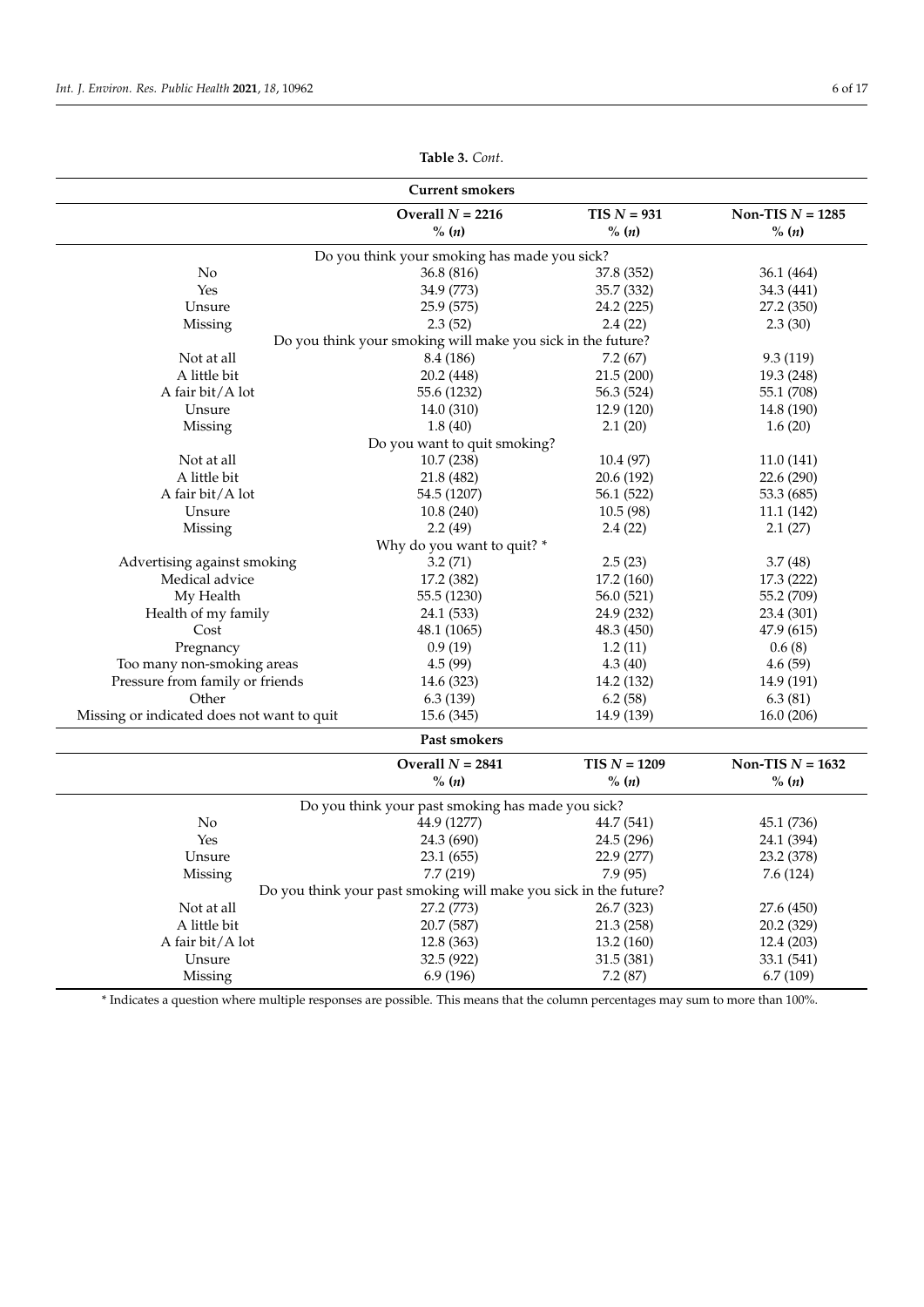|                                                         | <b>Total Sample</b>                                                          |                                         |                                           |
|---------------------------------------------------------|------------------------------------------------------------------------------|-----------------------------------------|-------------------------------------------|
|                                                         | Overall $N = 8549$<br>$\%$ (n)                                               | $TIS N = 3567$<br>% (n)                 | Non-TIS $N = 4982$<br>% (n)               |
| Never smoker<br>Current smoker<br>Past smoker           | Smoking status<br>40.8 (3492)<br>25.9 (2216)<br>33.2 (2841)                  | 40.0 (1427)<br>26.1(931)<br>33.9 (1209) | 41.4 (2065)<br>25.8 (1285)<br>32.8 (1632) |
|                                                         | Does anyone smoke in your home or in your car? *                             |                                         |                                           |
| No smoking inside or outside the home,<br>or in the car | 68.4 (5845)                                                                  | 68.9 (2458)                             | 68.0 (3387)                               |
| Inside the home                                         | 9.4(800)                                                                     | 8.4 (301)                               | 10.0(499)                                 |
| Outside the home                                        | 19.4 (1659)                                                                  | 19.3 (689)                              | 19.5 (970)                                |
| In the car                                              | 8.4 (719)                                                                    | 8.0 (284)                               | 8.7(435)                                  |
| Missing                                                 | 4.4 (379)                                                                    | 4.3(155)                                | 4.5(224)                                  |
|                                                         | <b>Current smokers</b>                                                       |                                         |                                           |
|                                                         | Overall $N = 2216$<br>$\%$ ( <i>n</i> )                                      | $TIS N = 931$<br>% (n)                  | Non-TIS $N = 1285$<br>% (n)               |
|                                                         |                                                                              |                                         |                                           |
|                                                         | How old were you when you started smoking?                                   |                                         |                                           |
| 1–15 years old                                          | 53.9 (1195)                                                                  | 54.1 (504)                              | 53.8 (691)                                |
| 16-18 years old                                         | 28.7 (637)                                                                   | 29.4 (274)                              | 28.2 (363)                                |
| 19–24 years old                                         | 8.9(197)                                                                     | 8.1(75)                                 | 9.5(122)                                  |
| 25-34 years old                                         | 3.4(75)                                                                      | 2.7(25)                                 | 3.9(50)                                   |
| $\geq$ 35 years old                                     | 1.9(42)                                                                      | 2.6(24)                                 | 1.4(18)                                   |
| Missing                                                 | 3.2(70)                                                                      | 3.1(29)                                 | 3.2(41)                                   |
|                                                         | In the past year, have you tried to quit or reduce the amount you smoke? *   |                                         |                                           |
| Tried to quit smoking                                   | 44.9(994)                                                                    | 45.5(424)                               | 44.4 (570)                                |
| Tried to reduce smoking                                 | 48.4 (1073)                                                                  | 49.0 (456)                              | 48.0 (617)                                |
| Have not tried to quit or reduce smoking                | 18.1 (400)                                                                   | 17.2(160)                               | 18.7 (240)                                |
| Missing                                                 | 2.8(62)                                                                      | 2.4(22)                                 | 3.1(40)                                   |
|                                                         | How often do you smoke?                                                      |                                         |                                           |
| Less than weekly                                        | 5.2(115)                                                                     | 4.8(45)                                 | 5.4(70)                                   |
| Weekly (not every day)                                  | 11.4 (252)                                                                   | 10.5(98)                                | 12.0(154)                                 |
| Every day                                               | 81.5 (1806)                                                                  | 83.1 (774)                              | 80.3 (1032)                               |
| Missing                                                 | 1.9(43)                                                                      | 1.5(14)                                 | 2.3(29)                                   |
|                                                         | How many cigarettes do you usually smoke in one day?                         |                                         |                                           |
| 1-10 cigarettes per day                                 | 53.1 (1177)                                                                  | 55.2 (514)                              | 51.6 (663)                                |
|                                                         | 30.3(671)                                                                    |                                         |                                           |
| 11-20 cigarettes per day                                |                                                                              | 30.1 (280)                              | 30.4 (391)                                |
| 21-30 cigarettes per day                                | 8.9 (198)                                                                    | 7.1(66)                                 | 10.3(132)                                 |
| $\geq$ 31 cigarettes per day                            | 2.3(50)                                                                      | 2.3(21)                                 | 2.3(29)                                   |
| Missing or smokes less than daily                       | 5.4(120)                                                                     | 5.4(50)                                 | 5.4(70)                                   |
|                                                         | How soon after waking do you usually have your first cigarette?              |                                         |                                           |
| 5 min or less                                           | 26.6 (589)                                                                   | 24.5(228)                               | 28.1 (361)                                |
| $6-30$ min                                              | 36.6(810)                                                                    | 37.9 (353)                              | 35.6 (457)                                |
| 31-60 min                                               | 16.1(356)                                                                    | 17.1 (159)                              | 15.3 (197)                                |
| 61 or more minutes                                      | 9.3(205)                                                                     | 10.0(93)                                | 8.7(112)                                  |
| Don't smoke every day                                   | 8.4 (187)                                                                    | 7.9 (74)                                | 8.8 (113)                                 |
| Missing                                                 | 3.1(69)                                                                      | 2.6(24)                                 | 3.5(45)                                   |
|                                                         | Have you ever participated in any quit smoking program, service or activity? |                                         |                                           |
| Not selected                                            | 88.5(1962)                                                                   | 87.6 (816)                              | 89.2 (1146)                               |
| Yes                                                     | 11.5(254)                                                                    | 12.4(115)                               | 10.8(139)                                 |

<span id="page-6-0"></span>**Table 4.** Smoking-related behaviours in the total sample, current smokers, and past smokers, overall and by TIS/non-TIS.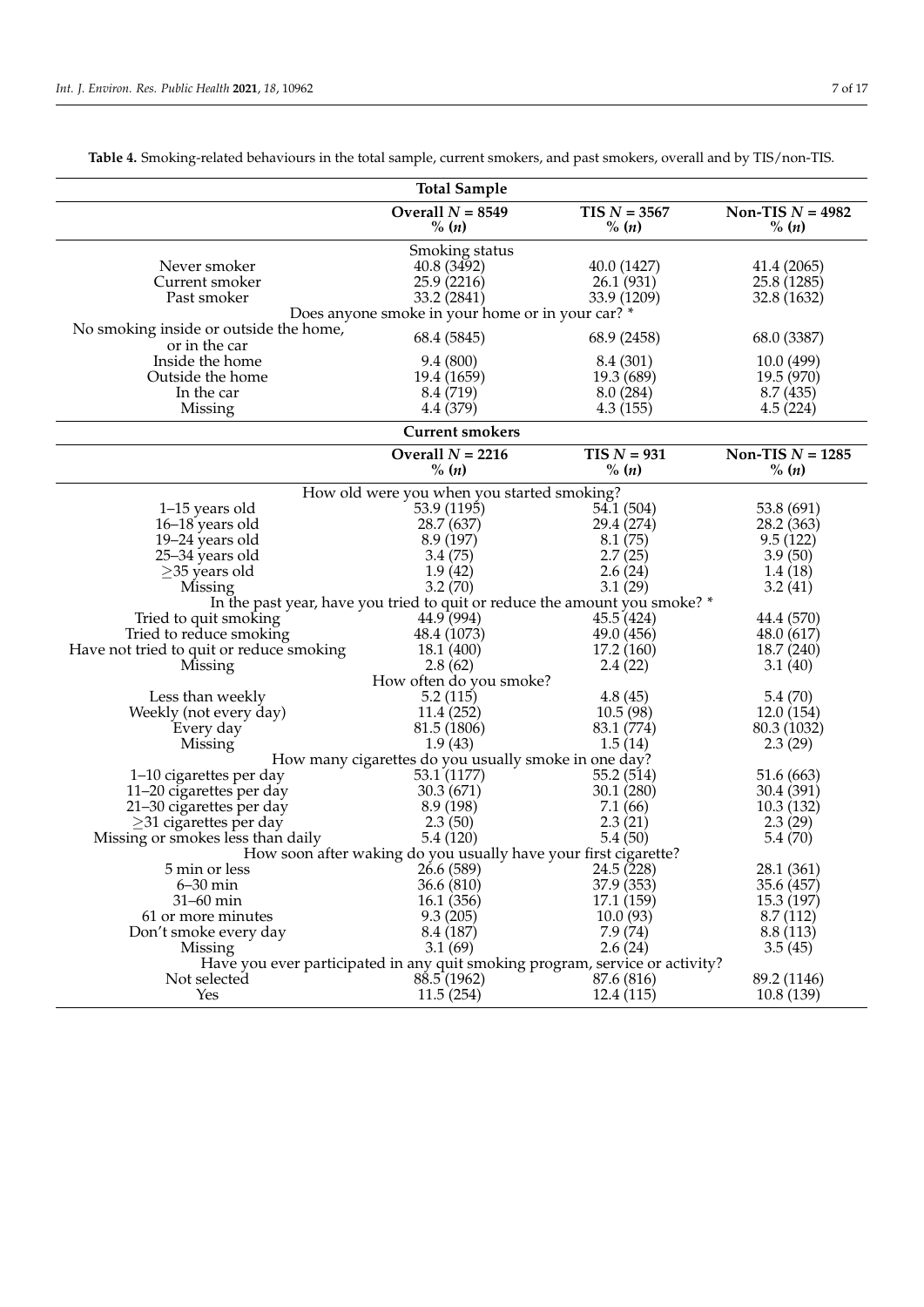| Table 4. Cont. |  |  |
|----------------|--|--|
|----------------|--|--|

| Past smokers                               |                                                                               |                       |                         |  |  |  |
|--------------------------------------------|-------------------------------------------------------------------------------|-----------------------|-------------------------|--|--|--|
|                                            | Overall $N = 2841$<br>$TIS N = 1209$<br>Non-TIS $N = 1632$                    |                       |                         |  |  |  |
|                                            | % (n)                                                                         | % (n)                 | $\%$ ( <i>n</i> )       |  |  |  |
|                                            | How old were you when you started smoking?                                    |                       |                         |  |  |  |
| 1-15 years old                             | 47.6 (1351)                                                                   | 46.2(558)             | 48.6 (793)              |  |  |  |
| 16–18 years old                            | 29.7 (845)                                                                    | 30.7 (371)            | 29.0 (474)              |  |  |  |
| 19-24 years old                            | 9.7(276)                                                                      | 9.4(114)              | 9.9(162)                |  |  |  |
| 25–34 years old                            | 3.3(95)                                                                       | 4.0(48)               | 2.9(47)                 |  |  |  |
| $\geq$ 35 years old                        | 1.2(34)                                                                       | 1.0(12)               | 1.3(22)                 |  |  |  |
| Missing                                    | 8.4 (240)                                                                     | 8.8 (106)             | 8.2 (134)               |  |  |  |
|                                            | When you used to smoke, how often did you smoke?                              |                       |                         |  |  |  |
| Less than weekly<br>Weekly (not every day) | 6.8(194)<br>11.2 (317)                                                        | 6.3(76)<br>11.5(139)  | 7.2(118)<br>10.9(178)   |  |  |  |
| Every day                                  | 75.2 (2136)                                                                   | 74.7 (903)            | 75.6 (1233)             |  |  |  |
| Missing                                    | 6.8(194)                                                                      | 7.5(91)               | 6.3(103)                |  |  |  |
|                                            | When you used to smoke, how many cigarettes did you usually smoke in one day? |                       |                         |  |  |  |
| 1–10 cigarettes per day                    | 39.8 (1130)                                                                   | 41.3(499)             | 38.7 (631)              |  |  |  |
| 11-20 cigarettes per day                   | 27.0 (768)                                                                    | 26.3 (318)            | 27.6 (450)              |  |  |  |
| 21-30 cigarettes per day                   | 15.6 (443)                                                                    | 15.6 (188)            | 15.6(255)               |  |  |  |
| $\geq$ 31 cigarettes per day               | 8.8(250)                                                                      | 7.9(95)               | 9.5(155)                |  |  |  |
| Missing or less than daily                 | 8.8(250)                                                                      | 9.0(109)              | 8.6 (141)               |  |  |  |
|                                            | How soon after waking did you usually have your first cigarette?              |                       |                         |  |  |  |
| 5 min or less                              | 23.3(662)                                                                     | 22.7(274)             | 23.8 (388)              |  |  |  |
| $6 - 30$ min                               | 26.8(761)                                                                     | 27.5(333)             | 26.2 (428)              |  |  |  |
| $31-60$ min                                | 14.0 (399)                                                                    | 13.6 (164)            | 14.4 (235)              |  |  |  |
| 61 or more minutes                         | 13.0 (370)                                                                    | 13.7 (166)            | 12.5(204)               |  |  |  |
| Don't smoke every day                      | 13.8 (393)                                                                    | 12.7(154)             | 14.6 (239)              |  |  |  |
| Missing                                    | 9.0(256)                                                                      | 9.8(118)              | 8.5(138)                |  |  |  |
|                                            | Have you ever participated in any quit smoking program, service or activity?  |                       |                         |  |  |  |
| Not selected                               | 94.2(2675)                                                                    | 94.1 (1138)           | 94.2 (1537)             |  |  |  |
| Yes                                        | 5.8 (166)<br>How long ago did you quit?                                       | 5.9(71)               | 5.8(95)                 |  |  |  |
| 1 to 5 months                              | 5.6(160)                                                                      | 5.9(71)               | 5.5(89)                 |  |  |  |
| 6 months to a year                         | 3.5(99)                                                                       | 3.9(47)               | 3.2(52)                 |  |  |  |
| 1 to 2 years                               | 6.0(171)                                                                      | 6.3(76)               | 5.8(95)                 |  |  |  |
| 2 to 5 years                               | 10.4(296)                                                                     | 10.3(124)             | 10.5(172)               |  |  |  |
| More than 5 years                          | 66.8 (1898)                                                                   | 65.5 (792)            | 67.8 (1106)             |  |  |  |
| Missing                                    | 7.6(217)                                                                      | 8.2(99)               | 7.2 (118)               |  |  |  |
|                                            | What led you to quit? *                                                       |                       |                         |  |  |  |
| Advertising against smoking                | 6.2(176)                                                                      | 7.0(85)               | 5.6(91)                 |  |  |  |
| Medical advice                             | 15.5(441)                                                                     | 15.7 (190)            | 15.4 (251)              |  |  |  |
| My Health                                  | 46.5 (1321)                                                                   | 46.9 (567)            | 46.2 (754)              |  |  |  |
| Health of my family                        | 18.0(511)                                                                     | 17.7(214)             | 18.2 (297)              |  |  |  |
| Cost                                       | 28.4 (807)                                                                    | 28.5 (345)            | 28.3 (462)              |  |  |  |
| Pregnancy                                  | 8.4 (239)                                                                     | 7.0(85)               | 9.4 (154)               |  |  |  |
| Too many non-smoking areas                 | 1.8(51)                                                                       | 2.1(25)               | 1.6(26)                 |  |  |  |
| Pressure from family or friends            | 11.9 (338)                                                                    | 12.8(155)             | 11.2 (183)              |  |  |  |
| Other<br>Missing                           | 20.1 (572)<br>7.5(212)                                                        | 20.1 (243)<br>7.9(96) | 20.2 (329)<br>7.1 (116) |  |  |  |
|                                            | What helped you quit? *                                                       |                       |                         |  |  |  |
| Smoking program                            | 2.9(83)                                                                       | 2.5(30)               | 3.2(53)                 |  |  |  |
| Quitline                                   | 1.5(44)                                                                       | 1.0(12)               | 2.0(32)                 |  |  |  |
| Online support                             | ≤0.3 (≤10)                                                                    |                       | 0.4(6)                  |  |  |  |
| Health professional                        | 4.1 (117)                                                                     | 3.4(41)               | 4.7(76)                 |  |  |  |
| Family or friends                          | 9.0(257)                                                                      | 9.3(113)              | 8.8 (144)               |  |  |  |
| Patches, gum, inhaler (NRT)                | 9.4(266)                                                                      | 9.6(116)              | 9.2(150)                |  |  |  |
| Stop smoking medication                    | 7.4 (209)                                                                     | 6.3(76)               | 8.1 (133)               |  |  |  |
| Quit on my own                             | 65.8 (1870)                                                                   | 66.7 (806)            | 65.2 (1064)             |  |  |  |
| Other                                      | 12.5(354)                                                                     | 13.2(159)             | 11.9 (195)              |  |  |  |
| Missing                                    |                                                                               |                       |                         |  |  |  |

\* Indicates a question where multiple responses are possible. This means that the column percentages may sum to more than 100%.

– indicates a suppressed cell due to small numbers.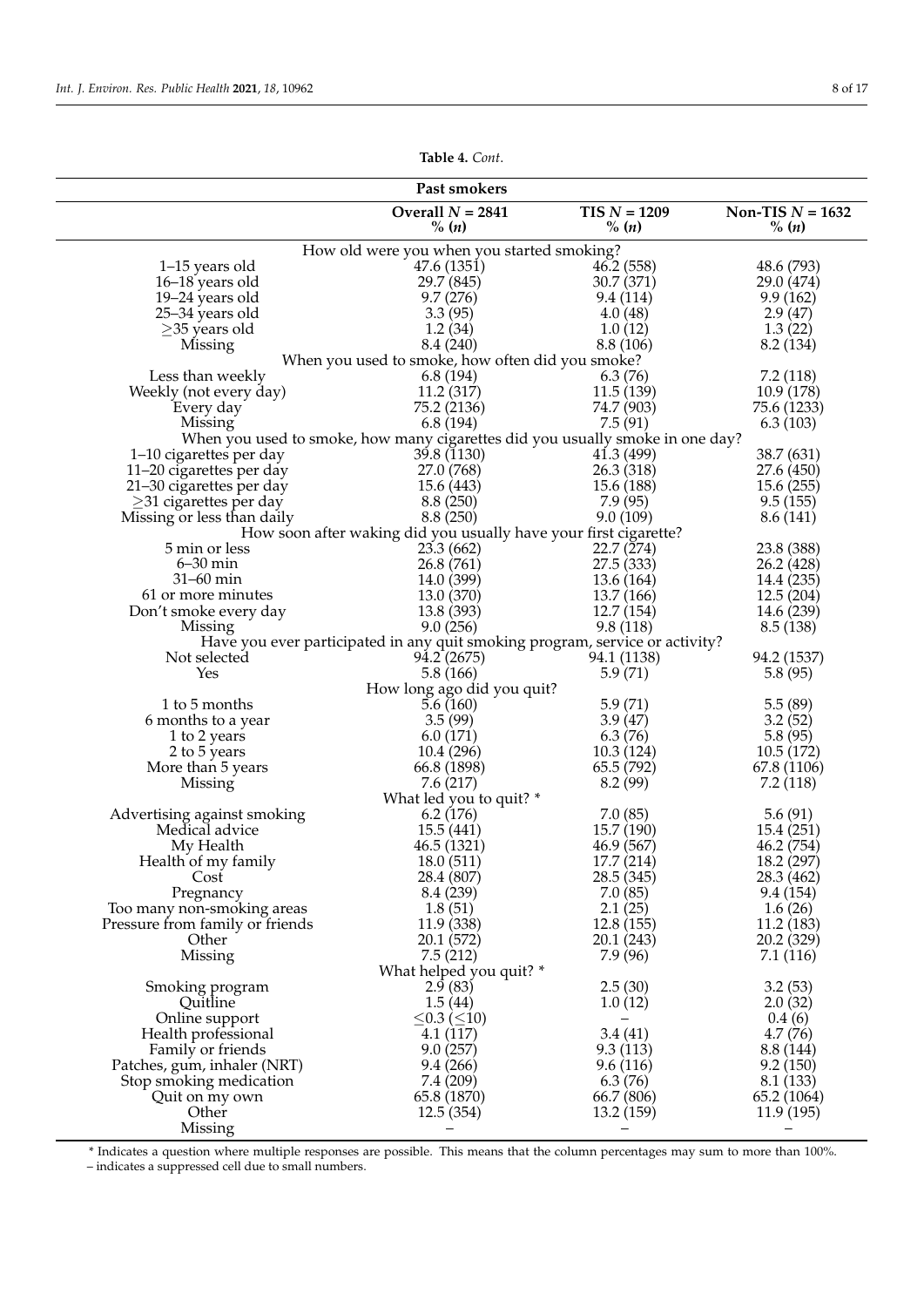# *3.3. Smoking Behaviours*

Overall, 40.8% of Mayi Kuwayu Study participants were never smokers, 25.9% were current smokers and 33.2% were past smokers, with smoking status similar across TIS and non-TIS (Table [4\)](#page-6-0). Forty-five percent (44.9%) of current smokers reported trying to quit and 48.4% reported trying to reduce smoking in the past year. Twelve percent (11.5%) of current smokers and 5.8% of past smokers reported ever participating in a quit smoking program, service or activity, with similar percentages across TIS and non-TIS. Among past smokers, 47.6% reported initiating smoking when they were <15 years. The majority of past smokers quit more than five years ago (66.8%).

# *3.4. Associations between TIS and Smoking-Related Attitudes and Behaviours*

In the total sample, a significant, 15% lower prevalence of smoking inside the home was observed among TIS compared to non-TIS (PR0.85; 95% CI: 0.74, 0.97) (Table [5\)](#page-8-0). There were no strong or significant associations between TIS and the other anti-smoking attitudes and behaviours examined in the total sample.

<span id="page-8-0"></span>**Table 5.** Relationships between TIS and smoking-related attitudes and behaviours in the total sample (includes current, past, and never smokers).

|                                | % (n)       | Unadjusted PR (95% CI)                           | PR Adjusted for Age, Gender (95% CI) |  |
|--------------------------------|-------------|--------------------------------------------------|--------------------------------------|--|
|                                |             | <b>Attitudes</b>                                 |                                      |  |
|                                |             | Non-smokers do not miss out on gossip or yarning |                                      |  |
| Non-TIS                        | 64.7 (2905) | $1$ (Ref)                                        | $1$ (Ref)                            |  |
| <b>TIS</b>                     | 65.6 (2137) | 1.02(0.99, 1.05)                                 | 1.01(0.98, 1.05)                     |  |
|                                |             | My community disapproves of smoking              |                                      |  |
| Non-TIS                        | 67.9 (2957) | $1$ (Ref)                                        | $1$ (Ref)                            |  |
| <b>TIS</b>                     | 69.1 (2171) | 1.02(0.99, 1.05)                                 | 1.02(0.99, 1.05)                     |  |
|                                |             | Belief that smoking is risky                     |                                      |  |
| Non-TIS                        | 56.1 (2453) | $1$ (Ref)                                        | $1$ (Ref)                            |  |
| <b>TIS</b>                     | 55.9 (1760) | 1.00(0.96, 1.04)                                 | 1.00(0.96, 1.04)                     |  |
|                                |             | <b>Behaviours</b>                                |                                      |  |
|                                |             | Currently smoke                                  |                                      |  |
| Non-TIS                        | 25.8 (1282) | $1$ (Ref)                                        | $1$ (Ref)                            |  |
| <b>TIS</b>                     | 26.1 (931)  | 1.01(0.94, 1.09)                                 | 1.02(0.95, 1.10)                     |  |
|                                |             | Anyone smokes in the home                        |                                      |  |
| Non-TIS                        | 10.0(498)   | $1$ (Ref)                                        | $1$ (Ref)                            |  |
| <b>TIS</b>                     | 8.4 (300)   | 0.84(0.73, 0.97)                                 | 0.85(0.74, 0.97)                     |  |
| Anyone smokes outside the home |             |                                                  |                                      |  |
| Non-TIS                        | 19.5 (970)  | $1$ (Ref)                                        | $1$ (Ref)                            |  |
| <b>TIS</b>                     | 19.3 (686)  | 0.99(0.91, 1.08)                                 | 0.98(0.90, 1.07)                     |  |
|                                |             | Anyone smokes in the car                         |                                      |  |
| Non-TIS                        | 8.7 (433)   | $1$ (Ref)                                        | $1$ (Ref)                            |  |
| <b>TIS</b>                     | 7.9(283)    | 0.91(0.79, 1.05)                                 | 0.91(0.79, 1.05)                     |  |

Participants identifying as another gender are excluded from this table to protect confidentiality and avoid small cells.

Among past smokers, a significantly lower percentage of TIS versus non-TIS participants reported wanting to quit due to pregnancy (PR0.74, 95% CI: 0.58, 0.94) (Table [6\)](#page-9-0).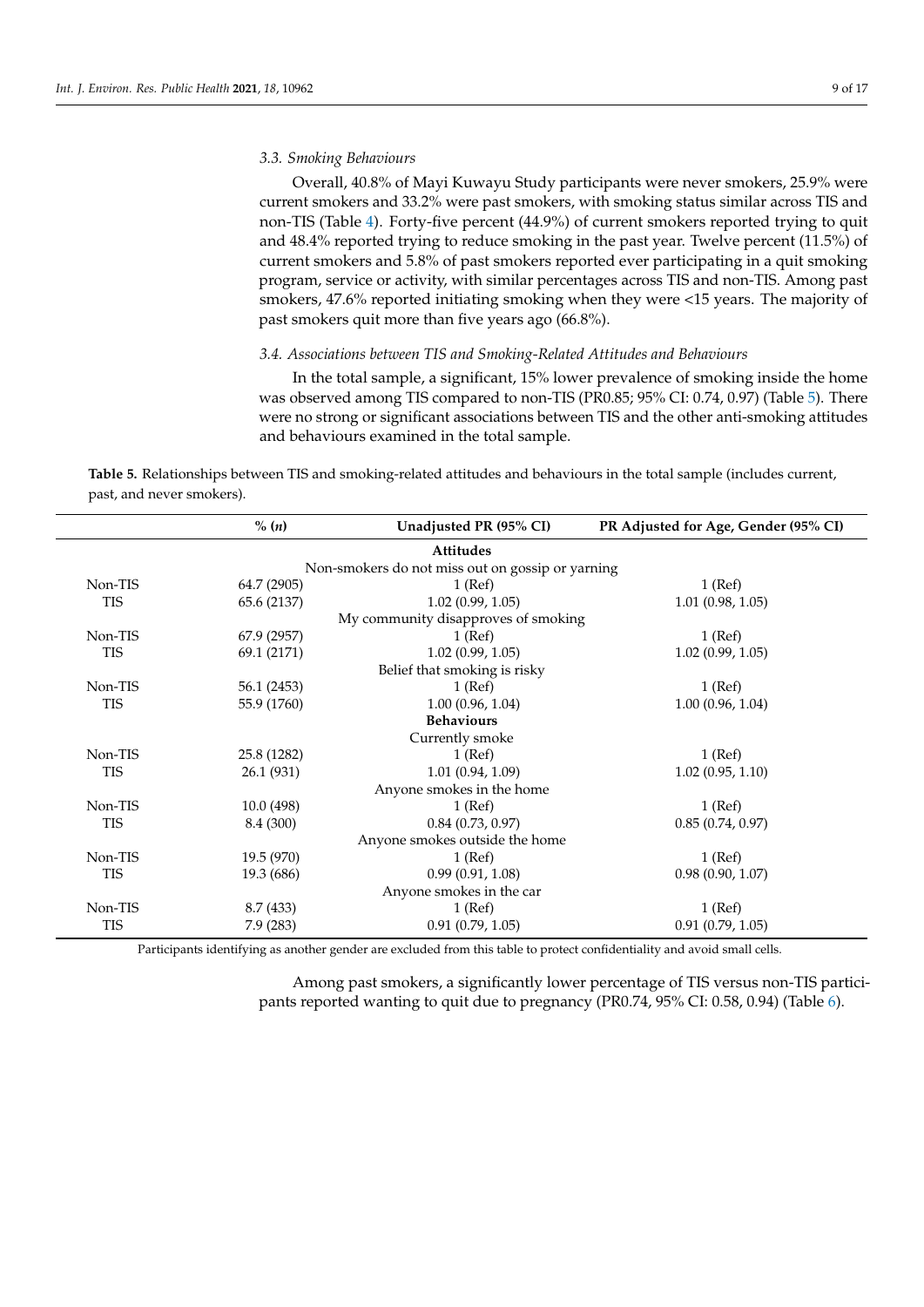<span id="page-9-0"></span>

|            |            | <b>Current Smoker</b>                        |                                      |
|------------|------------|----------------------------------------------|--------------------------------------|
|            | % (n)      | Unadjusted PR (95% CI)                       | PR Adjusted for Age, Gender (95% CI) |
|            |            | Smoking has made me sick                     |                                      |
| Non-TIS    | 51.2 (462) | $1$ (Ref)                                    | $1$ (Ref)                            |
| <b>TIS</b> | 48.5 (332) | 0.99(0.90, 1.10)                             | 1.00(0.91, 1.11)                     |
|            |            | Smoking will make me sick in the future      |                                      |
| Non-TIS    | 88.9 (953) | $1$ (Ref)                                    | $1$ (Ref)                            |
| <b>TIS</b> | 91.5 (724) | $1.03$ (<1.00, 1.06)                         | $1.03$ (<1.00, 1.06)                 |
|            |            | Wants to quit smoking                        |                                      |
| Non-TIS    | 87.4 (973) | $1$ (Ref)                                    | $1$ (Ref)                            |
| <b>TIS</b> | 88.0 (714) | 1.00(0.97, 1.04)                             | 1.00(0.97, 1.04)                     |
|            |            | Reasons for wanting to quit                  |                                      |
|            |            | Advertising against smoking                  |                                      |
| Non-TIS    | 3.7(48)    | $1$ (Ref)                                    | $1$ (Ref)                            |
| <b>TIS</b> | 2.5(23)    | 0.66(0.40, 1.08)                             | 0.65(0.40, 1.06)                     |
|            |            | Medical advice                               |                                      |
| Non-TIS    | 17.2 (221) | $1$ (Ref)                                    | $1$ (Ref)                            |
| <b>TIS</b> | 17.2 (160) | 1.00(0.83, 1.20)                             | 1.04(0.86, 1.24)                     |
|            |            | My Health                                    |                                      |
| Non-TIS    | 55.2 (708) | $1$ (Ref)                                    | $1$ (Ref)                            |
| <b>TIS</b> | 56.0 (521) | 1.01(0.94, 1.09)                             | 1.01(0.94, 1.09)                     |
|            |            | Health of my family                          |                                      |
| Non-TIS    | 23.5 (301) | $1$ (Ref)                                    | $1$ (Ref)                            |
| <b>TIS</b> | 24.9 (232) | 1.06(0.91, 1.23)                             | 1.05(0.90, 1.21)                     |
|            |            | Cost                                         |                                      |
| Non-TIS    | 47.9 (614) | $1$ (Ref)                                    | $1$ (Ref)                            |
| <b>TIS</b> | 48.3 (450) | 1.00(0.92, 1.10)                             | 1.00(0.92, 1.10)                     |
|            |            | Pregnancy                                    |                                      |
| Non-TIS    | 0.6(8)     | $1$ (Ref)                                    | $1$ (Ref)                            |
| <b>TIS</b> | 1.2(11)    | 1.89(0.76, 4.69)                             | 1.65(0.67, 4.06)                     |
|            |            | Too many non-smoking areas                   |                                      |
| Non-TIS    | 4.5(58)    | $1$ (Ref)                                    | $1$ (Ref)                            |
| <b>TIS</b> | 4.3(40)    | 0.95(0.64, 1.41)                             | 0.96(0.65, 1.43)                     |
|            |            | Pressure from family or friends              |                                      |
| Non-TIS    | 14.9 (191) | $1$ (Ref)                                    | $1$ (Ref)                            |
| <b>TIS</b> | 14.2 (132) | 0.95(0.78, 1.17)                             | 0.96(0.78, 1.17)                     |
|            |            | Past smoker                                  |                                      |
|            | % (n)      | Unadjusted PR (95% CI)                       | PR Adjusted for Age, Gender (95% CI) |
|            |            | Past smoking has made me sick                |                                      |
| Non-TIS    | 34.9 (394) | $1$ (Ref)                                    | $1$ (Ref)                            |
| <b>TIS</b> | 35.3 (295) | 1.01(0.90, 1.14)                             | 1.00(0.89, 1.14)                     |
|            |            | Past smoking will make me sick in the future |                                      |
| Non-TIS    | 54.2 (532) | $1$ (Ref)                                    | $1$ (Ref)                            |
| <b>TIS</b> | 56.4 (417) | 1.04(0.96, 1.13)                             | 1.04(0.95, 1.13)                     |
|            |            | What led you to quitting                     |                                      |
|            |            | Advertising against smoking                  |                                      |
| Non-TIS    | 5.6(91)    | $1$ (Ref)                                    | $1$ (Ref)                            |
| <b>TIS</b> | 7.0(84)    | 1.25(0.94, 1.66)                             | 1.25(0.94, 1.67)                     |
|            |            | Medical advice                               |                                      |
| Non-TIS    | 15.4(251)  | $1$ (Ref)                                    | $1$ (Ref)                            |
| <b>TIS</b> | 15.6 (188) | 1.01(0.85, 1.20)                             | 1.00(0.84, 1.19)                     |
|            |            | My Health                                    |                                      |
| Non-TIS    | 46.2 (754) | $1$ (Ref)                                    | $1$ (Ref)                            |
| <b>TIS</b> | 46.8 (565) | 1.01(0.94, 1.10)                             | 1.01(0.94, 1.10)                     |
|            |            | Health of my family                          |                                      |
| Non-TIS    | 18.2 (297) | $1$ (Ref)                                    | $1$ (Ref)                            |
| <b>TIS</b> | 17.6 (213) | 0.97(0.83, 1.14)                             | 0.97(0.83, 1.14)                     |
|            |            |                                              |                                      |

**Table 6.** Relationships between TIS and smoking-related attitudes, among current smokers and among past smokers.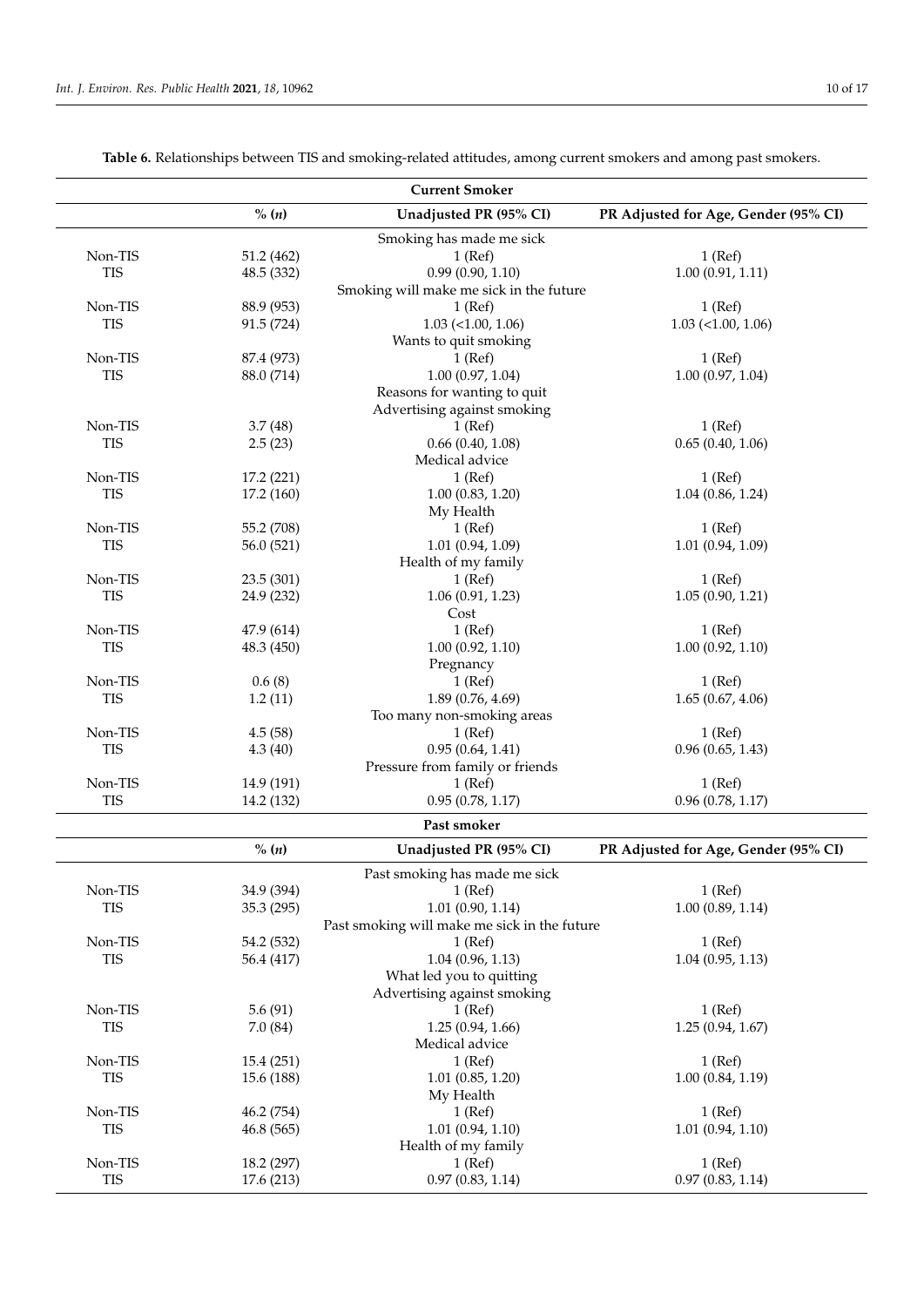| Past smoker |             |                                 |                                      |
|-------------|-------------|---------------------------------|--------------------------------------|
|             | % (n)       | Unadjusted PR (95% CI)          | PR Adjusted for Age, Gender (95% CI) |
|             |             | Cost                            |                                      |
| Non-TIS     | 28.3 (462)  | $1$ (Ref)                       | $1$ (Ref)                            |
| <b>TIS</b>  | 28.5 (344)  | 1.00(0.89, 1.13)                | 1.00(0.90, 1.13)                     |
|             |             | Pregnancy                       |                                      |
| Non-TIS     | 9.4 (154)   | $1$ (Ref)                       | $1$ (Ref)                            |
| <b>TIS</b>  | 7.0(85)     | 0.75(0.58, 0.96)                | $0.74$ $(0.58, 0.94)$                |
|             |             | Too many non-smoking areas      |                                      |
| Non-TIS     | 1.6(26)     | $1$ (Ref)                       | $1$ (Ref)                            |
| <b>TIS</b>  | 2.1(25)     | 1.30(0.75, 2.24)                | 1.30(0.76, 2.25)                     |
|             |             | Pressure from family or friends |                                      |
| Non-TIS     | 11.2(183)   | $1$ (Ref)                       | $1$ (Ref)                            |
| <b>TIS</b>  | 12.8 (155)  | 1.15(0.94, 1.40)                | 1.15(0.94, 1.41)                     |
|             |             | What helped you quit? *         |                                      |
|             |             | Smoking program                 |                                      |
| Non-TIS     | 3.2(53)     | $1$ (Ref)                       | $1$ (Ref)                            |
| <b>TIS</b>  | 2.5(30)     | 0.77(0.49, 1.19)                | 0.77(0.49, 1.20)                     |
|             |             | Quitline                        |                                      |
| Non-TIS     | 2.0(32)     | $1$ (Ref)                       | $1$ (Ref)                            |
| <b>TIS</b>  | 1.0(12)     | 0.51(0.26, 0.98)                | $0.52$ $(0.27, >1.00)$               |
|             |             | Online support                  |                                      |
| Non-TIS     | 0.4(6)      | $1$ (Ref)                       | $1$ (Ref)                            |
| <b>TIS</b>  |             | 0.45(0.91, 2.23)                | 0.46(0.09, 2.28)                     |
|             |             | Health professional             |                                      |
| Non-TIS     | 4.7(76)     | $1$ (Ref)                       | $1$ (Ref)                            |
| <b>TIS</b>  | 3.4(41)     | 0.73(0.50, 1.06)                | 0.73(0.50, 1.06)                     |
|             |             | Family or friends               |                                      |
| Non-TIS     | 8.8 (144)   | $1$ (Ref)                       | $1$ (Ref)                            |
| <b>TIS</b>  | 9.4(113)    | 1.06(0.84, 1.34)                | 1.06(0.84, 1.34)                     |
|             |             | Patches, gum, inhaler (NRT)     |                                      |
| Non-TIS     | 9.2(150)    | $1$ (Ref)                       | $1$ (Ref)                            |
| <b>TIS</b>  | 9.5(115)    | 1.04(0.82, 1.30)                | 1.04(0.83, 1.31)                     |
|             |             | Stop smoking medication         |                                      |
| Non-TIS     | 8.1(133)    | $1$ (Ref)                       | $1$ (Ref)                            |
| <b>TIS</b>  | 6.3(76)     | 0.77(0.59, 1.01)                | 0.79(0.60, 1.03)                     |
|             |             |                                 |                                      |
|             |             |                                 |                                      |
| <b>TIS</b>  | 66.6 (804)  | 1.02(0.97, 1.08)                | 1.02(0.96, 1.07)                     |
| Non-TIS     | 65.2 (1064) | Quit on my own<br>$1$ (Ref)     | $1$ (Ref)                            |

**Table 6.** *Cont*.

Participants identifying as another gender are excluded from this table to protect confidentiality and avoid small cells. – indicates a suppressed cell due to small numbers. \* Indicates a question where multiple responses are possible. This means that the column percentages may sum to more than 100%.

> Among current smokers, TIS was associated with an 18% lower prevalence of anyone smoking in the home (PR0.82, 95% CI: 0.70, 0.95) compared to non-TIS (Table [7\)](#page-11-0). There was also significantly lower prevalence of smoking ≥21 cigarettes per day (PR0.79; 95% CI: 0.62, <1.00), and smoking first cigarette within 5 min of waking (PR0.87; 95% CI: 0.76, <1.00) in TIS compared to non-TIS. There were not strong or significant associations between TIS and other smoking behaviours among current smokers, or for any smoking behaviours among past smokers.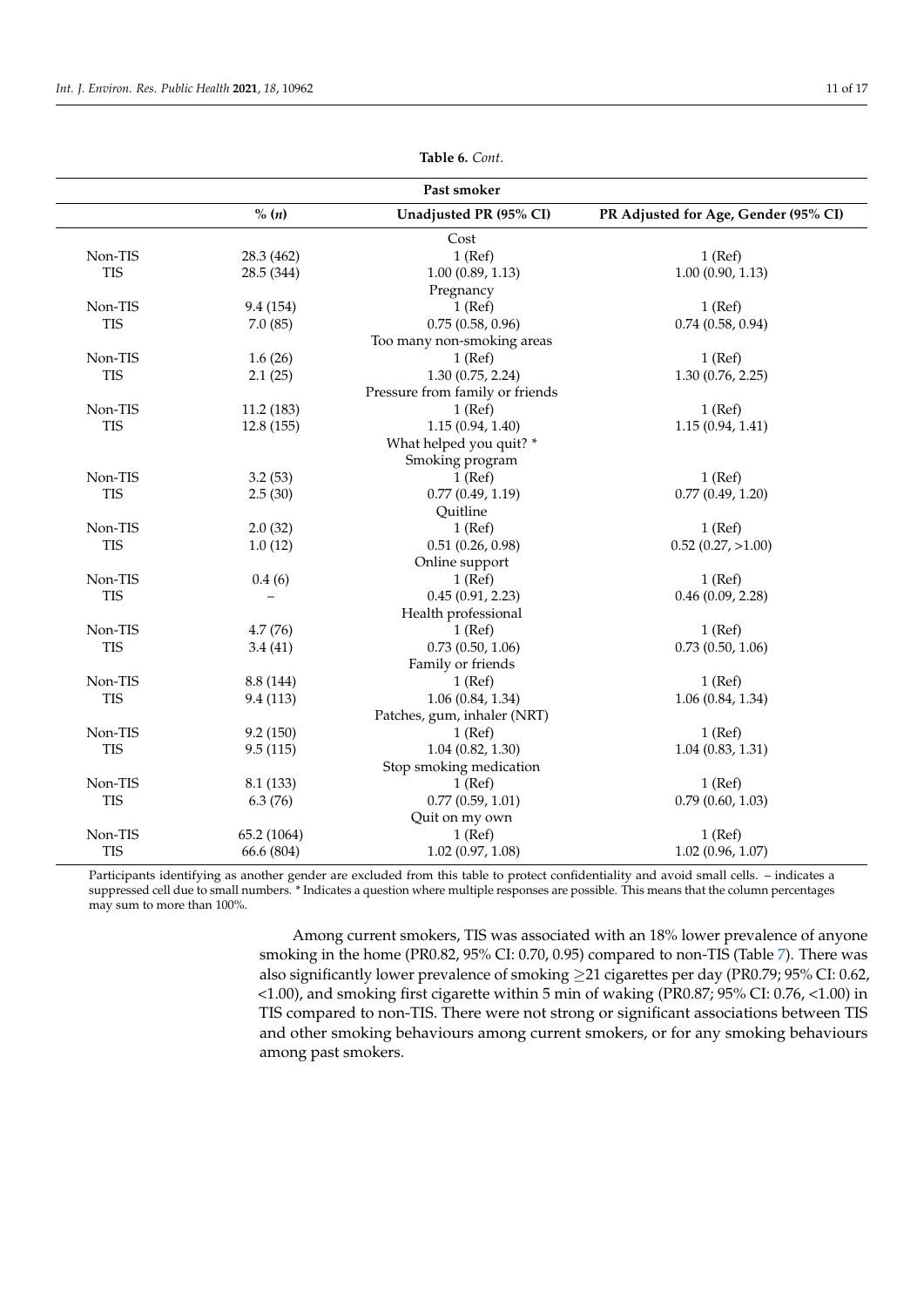<span id="page-11-0"></span>

| % (n)<br>Unadjusted PR (95% CI)<br>PR Adjusted for Age, Gender (95% CI)<br>Age commenced smoking $\leq$ 15 years<br>55.5 (689)<br>$1$ (Ref)<br>Non-TIS<br>$1$ (Ref)<br>1.00(0.93, 1.09)<br><b>TIS</b><br>1.00(0.93, 1.09)<br>55.9 (504)<br>Quit attempt in last 12 months<br>Non-TIS<br>44.5 (570)<br>$1$ (Ref)<br>$1$ (Ref)<br>1.02(0.93, 1.12)<br><b>TIS</b><br>1.03(0.93, 1.13)<br>45.5(424)<br>Reduction attempt in last 12 months<br>$1$ (Ref)<br>Non-TIS<br>48.0(615)<br>$1$ (Ref)<br><b>TIS</b><br>1.02(0.94, 1.11)<br>49.0 (456)<br>1.02(0.93, 1.11)<br>Smokes daily<br>Non-TIS<br>82.2 (1029)<br>$1$ (Ref)<br>$1$ (Ref)<br>1.03(0.99, 1.07)<br><b>TIS</b><br>84.4 (774)<br>$1.03$ (<1.00, 1.07)<br>Smoking $\geq$ 21 cigarettes per day<br>Non-TIS<br>$1$ (Ref)<br>$1$ (Ref)<br>13.2(160)<br><b>TIS</b><br>0.75(0.58, 0.96)<br>9.9 (87)<br>$0.79$ $(0.62, <1.00)$<br>Anyone smokes in the home<br>Non-TIS<br>27.6 (354)<br>$1$ (Ref)<br>$1$ (Ref)<br>0.79(0.68, 0.92)<br><b>TIS</b><br>21.9 (204)<br>$0.82$ (0.70, 0.95)<br>Time to first cigarette $\leq$ 5 min<br>Non-TIS<br>29.0 (359)<br>$1$ (Ref)<br>$1$ (Ref)<br><b>TIS</b><br>$0.87$ $(0.75, <1.00)$<br>$0.87$ $(0.76, <1.00)$<br>25.1 (228)<br>Participation in any quit smoking program or activity<br>Non-TIS<br>10.8 (139)<br>$1$ (Ref)<br>$1$ (Ref)<br><b>TIS</b><br>12.4 (115)<br>1.14(0.90, 1.44)<br>1.16(0.92, 1.46)<br>Past smokers<br>$\%$ (n)<br>Unadjusted PR (95% CI)<br>PR Adjusted for Age, Gender (95% CI)<br>Age commenced smoking $\leq$ 15 years<br>Non-TIS<br>52.9 (793)<br>$1$ (Ref)<br>$1$ (Ref)<br><b>TIS</b><br>0.95(0.88, 1.03)<br>0.95(0.88, 1.03)<br>50.5(556)<br>Smoked daily<br>Non-TIS<br>88.4 (1351)<br>$1$ (Ref)<br>$1$ (Ref)<br>0.99(0.96, 1.02)<br><b>TIS</b><br>0.99(0.96, 1.02)<br>87.5 (977)<br>Past smoking consumption $\geq 21$ cigarettes<br>Non-TIS<br>27.5 (410)<br>$1$ (Ref)<br>$1$ (Ref)<br><b>TIS</b><br>0.94(0.82, 1.07)<br>0.93(0.82, 1.05)<br>25.8 (283)<br>Length of time since quitting <5 years<br>Non-TIS<br>26.9 (408)<br>$1$ (Ref)<br>1 (Ref)<br><b>TIS</b><br>1.06(0.93, 1.20)<br>28.5 (316)<br>1.05(0.95, 1.16)<br>Anyone smokes in the home<br>Non-TIS<br>3.7(60)<br>$1$ (Ref)<br>$1$ (Ref)<br><b>TIS</b><br>1.06(0.73, 1.54)<br>1.06(0.73, 1.54)<br>3.9(47)<br>Past time to first cigarette $\leq$ 5 min<br>Non-TIS<br>26.0 (388)<br>$1$ (Ref)<br>$1$ (Ref)<br>0.97(0.85, 1.11)<br><b>TIS</b><br>0.97(0.85, 1.11)<br>25.2 (274)<br>Participation in any quit smoking program or activity<br>Non-TIS<br>$1$ (Ref)<br>5.8(95)<br>$1$ (Ref)<br><b>TIS</b><br>5.9(71)<br>1.01(0.75, 1.36)<br>$1.01$ (0.75, 1.34) |  | <b>Current Smokers</b> |  |
|-----------------------------------------------------------------------------------------------------------------------------------------------------------------------------------------------------------------------------------------------------------------------------------------------------------------------------------------------------------------------------------------------------------------------------------------------------------------------------------------------------------------------------------------------------------------------------------------------------------------------------------------------------------------------------------------------------------------------------------------------------------------------------------------------------------------------------------------------------------------------------------------------------------------------------------------------------------------------------------------------------------------------------------------------------------------------------------------------------------------------------------------------------------------------------------------------------------------------------------------------------------------------------------------------------------------------------------------------------------------------------------------------------------------------------------------------------------------------------------------------------------------------------------------------------------------------------------------------------------------------------------------------------------------------------------------------------------------------------------------------------------------------------------------------------------------------------------------------------------------------------------------------------------------------------------------------------------------------------------------------------------------------------------------------------------------------------------------------------------------------------------------------------------------------------------------------------------------------------------------------------------------------------------------------------------------------------------------------------------------------------------------------------------------------------------------------------------------------------------------------------------------------------------------------------------------------------------------------------------------------------------------|--|------------------------|--|
|                                                                                                                                                                                                                                                                                                                                                                                                                                                                                                                                                                                                                                                                                                                                                                                                                                                                                                                                                                                                                                                                                                                                                                                                                                                                                                                                                                                                                                                                                                                                                                                                                                                                                                                                                                                                                                                                                                                                                                                                                                                                                                                                                                                                                                                                                                                                                                                                                                                                                                                                                                                                                                         |  |                        |  |
|                                                                                                                                                                                                                                                                                                                                                                                                                                                                                                                                                                                                                                                                                                                                                                                                                                                                                                                                                                                                                                                                                                                                                                                                                                                                                                                                                                                                                                                                                                                                                                                                                                                                                                                                                                                                                                                                                                                                                                                                                                                                                                                                                                                                                                                                                                                                                                                                                                                                                                                                                                                                                                         |  |                        |  |
|                                                                                                                                                                                                                                                                                                                                                                                                                                                                                                                                                                                                                                                                                                                                                                                                                                                                                                                                                                                                                                                                                                                                                                                                                                                                                                                                                                                                                                                                                                                                                                                                                                                                                                                                                                                                                                                                                                                                                                                                                                                                                                                                                                                                                                                                                                                                                                                                                                                                                                                                                                                                                                         |  |                        |  |
|                                                                                                                                                                                                                                                                                                                                                                                                                                                                                                                                                                                                                                                                                                                                                                                                                                                                                                                                                                                                                                                                                                                                                                                                                                                                                                                                                                                                                                                                                                                                                                                                                                                                                                                                                                                                                                                                                                                                                                                                                                                                                                                                                                                                                                                                                                                                                                                                                                                                                                                                                                                                                                         |  |                        |  |
|                                                                                                                                                                                                                                                                                                                                                                                                                                                                                                                                                                                                                                                                                                                                                                                                                                                                                                                                                                                                                                                                                                                                                                                                                                                                                                                                                                                                                                                                                                                                                                                                                                                                                                                                                                                                                                                                                                                                                                                                                                                                                                                                                                                                                                                                                                                                                                                                                                                                                                                                                                                                                                         |  |                        |  |
|                                                                                                                                                                                                                                                                                                                                                                                                                                                                                                                                                                                                                                                                                                                                                                                                                                                                                                                                                                                                                                                                                                                                                                                                                                                                                                                                                                                                                                                                                                                                                                                                                                                                                                                                                                                                                                                                                                                                                                                                                                                                                                                                                                                                                                                                                                                                                                                                                                                                                                                                                                                                                                         |  |                        |  |
|                                                                                                                                                                                                                                                                                                                                                                                                                                                                                                                                                                                                                                                                                                                                                                                                                                                                                                                                                                                                                                                                                                                                                                                                                                                                                                                                                                                                                                                                                                                                                                                                                                                                                                                                                                                                                                                                                                                                                                                                                                                                                                                                                                                                                                                                                                                                                                                                                                                                                                                                                                                                                                         |  |                        |  |
|                                                                                                                                                                                                                                                                                                                                                                                                                                                                                                                                                                                                                                                                                                                                                                                                                                                                                                                                                                                                                                                                                                                                                                                                                                                                                                                                                                                                                                                                                                                                                                                                                                                                                                                                                                                                                                                                                                                                                                                                                                                                                                                                                                                                                                                                                                                                                                                                                                                                                                                                                                                                                                         |  |                        |  |
|                                                                                                                                                                                                                                                                                                                                                                                                                                                                                                                                                                                                                                                                                                                                                                                                                                                                                                                                                                                                                                                                                                                                                                                                                                                                                                                                                                                                                                                                                                                                                                                                                                                                                                                                                                                                                                                                                                                                                                                                                                                                                                                                                                                                                                                                                                                                                                                                                                                                                                                                                                                                                                         |  |                        |  |
|                                                                                                                                                                                                                                                                                                                                                                                                                                                                                                                                                                                                                                                                                                                                                                                                                                                                                                                                                                                                                                                                                                                                                                                                                                                                                                                                                                                                                                                                                                                                                                                                                                                                                                                                                                                                                                                                                                                                                                                                                                                                                                                                                                                                                                                                                                                                                                                                                                                                                                                                                                                                                                         |  |                        |  |
|                                                                                                                                                                                                                                                                                                                                                                                                                                                                                                                                                                                                                                                                                                                                                                                                                                                                                                                                                                                                                                                                                                                                                                                                                                                                                                                                                                                                                                                                                                                                                                                                                                                                                                                                                                                                                                                                                                                                                                                                                                                                                                                                                                                                                                                                                                                                                                                                                                                                                                                                                                                                                                         |  |                        |  |
|                                                                                                                                                                                                                                                                                                                                                                                                                                                                                                                                                                                                                                                                                                                                                                                                                                                                                                                                                                                                                                                                                                                                                                                                                                                                                                                                                                                                                                                                                                                                                                                                                                                                                                                                                                                                                                                                                                                                                                                                                                                                                                                                                                                                                                                                                                                                                                                                                                                                                                                                                                                                                                         |  |                        |  |
|                                                                                                                                                                                                                                                                                                                                                                                                                                                                                                                                                                                                                                                                                                                                                                                                                                                                                                                                                                                                                                                                                                                                                                                                                                                                                                                                                                                                                                                                                                                                                                                                                                                                                                                                                                                                                                                                                                                                                                                                                                                                                                                                                                                                                                                                                                                                                                                                                                                                                                                                                                                                                                         |  |                        |  |
|                                                                                                                                                                                                                                                                                                                                                                                                                                                                                                                                                                                                                                                                                                                                                                                                                                                                                                                                                                                                                                                                                                                                                                                                                                                                                                                                                                                                                                                                                                                                                                                                                                                                                                                                                                                                                                                                                                                                                                                                                                                                                                                                                                                                                                                                                                                                                                                                                                                                                                                                                                                                                                         |  |                        |  |
|                                                                                                                                                                                                                                                                                                                                                                                                                                                                                                                                                                                                                                                                                                                                                                                                                                                                                                                                                                                                                                                                                                                                                                                                                                                                                                                                                                                                                                                                                                                                                                                                                                                                                                                                                                                                                                                                                                                                                                                                                                                                                                                                                                                                                                                                                                                                                                                                                                                                                                                                                                                                                                         |  |                        |  |
|                                                                                                                                                                                                                                                                                                                                                                                                                                                                                                                                                                                                                                                                                                                                                                                                                                                                                                                                                                                                                                                                                                                                                                                                                                                                                                                                                                                                                                                                                                                                                                                                                                                                                                                                                                                                                                                                                                                                                                                                                                                                                                                                                                                                                                                                                                                                                                                                                                                                                                                                                                                                                                         |  |                        |  |
|                                                                                                                                                                                                                                                                                                                                                                                                                                                                                                                                                                                                                                                                                                                                                                                                                                                                                                                                                                                                                                                                                                                                                                                                                                                                                                                                                                                                                                                                                                                                                                                                                                                                                                                                                                                                                                                                                                                                                                                                                                                                                                                                                                                                                                                                                                                                                                                                                                                                                                                                                                                                                                         |  |                        |  |
|                                                                                                                                                                                                                                                                                                                                                                                                                                                                                                                                                                                                                                                                                                                                                                                                                                                                                                                                                                                                                                                                                                                                                                                                                                                                                                                                                                                                                                                                                                                                                                                                                                                                                                                                                                                                                                                                                                                                                                                                                                                                                                                                                                                                                                                                                                                                                                                                                                                                                                                                                                                                                                         |  |                        |  |
|                                                                                                                                                                                                                                                                                                                                                                                                                                                                                                                                                                                                                                                                                                                                                                                                                                                                                                                                                                                                                                                                                                                                                                                                                                                                                                                                                                                                                                                                                                                                                                                                                                                                                                                                                                                                                                                                                                                                                                                                                                                                                                                                                                                                                                                                                                                                                                                                                                                                                                                                                                                                                                         |  |                        |  |
|                                                                                                                                                                                                                                                                                                                                                                                                                                                                                                                                                                                                                                                                                                                                                                                                                                                                                                                                                                                                                                                                                                                                                                                                                                                                                                                                                                                                                                                                                                                                                                                                                                                                                                                                                                                                                                                                                                                                                                                                                                                                                                                                                                                                                                                                                                                                                                                                                                                                                                                                                                                                                                         |  |                        |  |
|                                                                                                                                                                                                                                                                                                                                                                                                                                                                                                                                                                                                                                                                                                                                                                                                                                                                                                                                                                                                                                                                                                                                                                                                                                                                                                                                                                                                                                                                                                                                                                                                                                                                                                                                                                                                                                                                                                                                                                                                                                                                                                                                                                                                                                                                                                                                                                                                                                                                                                                                                                                                                                         |  |                        |  |
|                                                                                                                                                                                                                                                                                                                                                                                                                                                                                                                                                                                                                                                                                                                                                                                                                                                                                                                                                                                                                                                                                                                                                                                                                                                                                                                                                                                                                                                                                                                                                                                                                                                                                                                                                                                                                                                                                                                                                                                                                                                                                                                                                                                                                                                                                                                                                                                                                                                                                                                                                                                                                                         |  |                        |  |
|                                                                                                                                                                                                                                                                                                                                                                                                                                                                                                                                                                                                                                                                                                                                                                                                                                                                                                                                                                                                                                                                                                                                                                                                                                                                                                                                                                                                                                                                                                                                                                                                                                                                                                                                                                                                                                                                                                                                                                                                                                                                                                                                                                                                                                                                                                                                                                                                                                                                                                                                                                                                                                         |  |                        |  |
|                                                                                                                                                                                                                                                                                                                                                                                                                                                                                                                                                                                                                                                                                                                                                                                                                                                                                                                                                                                                                                                                                                                                                                                                                                                                                                                                                                                                                                                                                                                                                                                                                                                                                                                                                                                                                                                                                                                                                                                                                                                                                                                                                                                                                                                                                                                                                                                                                                                                                                                                                                                                                                         |  |                        |  |
|                                                                                                                                                                                                                                                                                                                                                                                                                                                                                                                                                                                                                                                                                                                                                                                                                                                                                                                                                                                                                                                                                                                                                                                                                                                                                                                                                                                                                                                                                                                                                                                                                                                                                                                                                                                                                                                                                                                                                                                                                                                                                                                                                                                                                                                                                                                                                                                                                                                                                                                                                                                                                                         |  |                        |  |
|                                                                                                                                                                                                                                                                                                                                                                                                                                                                                                                                                                                                                                                                                                                                                                                                                                                                                                                                                                                                                                                                                                                                                                                                                                                                                                                                                                                                                                                                                                                                                                                                                                                                                                                                                                                                                                                                                                                                                                                                                                                                                                                                                                                                                                                                                                                                                                                                                                                                                                                                                                                                                                         |  |                        |  |
|                                                                                                                                                                                                                                                                                                                                                                                                                                                                                                                                                                                                                                                                                                                                                                                                                                                                                                                                                                                                                                                                                                                                                                                                                                                                                                                                                                                                                                                                                                                                                                                                                                                                                                                                                                                                                                                                                                                                                                                                                                                                                                                                                                                                                                                                                                                                                                                                                                                                                                                                                                                                                                         |  |                        |  |
|                                                                                                                                                                                                                                                                                                                                                                                                                                                                                                                                                                                                                                                                                                                                                                                                                                                                                                                                                                                                                                                                                                                                                                                                                                                                                                                                                                                                                                                                                                                                                                                                                                                                                                                                                                                                                                                                                                                                                                                                                                                                                                                                                                                                                                                                                                                                                                                                                                                                                                                                                                                                                                         |  |                        |  |
|                                                                                                                                                                                                                                                                                                                                                                                                                                                                                                                                                                                                                                                                                                                                                                                                                                                                                                                                                                                                                                                                                                                                                                                                                                                                                                                                                                                                                                                                                                                                                                                                                                                                                                                                                                                                                                                                                                                                                                                                                                                                                                                                                                                                                                                                                                                                                                                                                                                                                                                                                                                                                                         |  |                        |  |
|                                                                                                                                                                                                                                                                                                                                                                                                                                                                                                                                                                                                                                                                                                                                                                                                                                                                                                                                                                                                                                                                                                                                                                                                                                                                                                                                                                                                                                                                                                                                                                                                                                                                                                                                                                                                                                                                                                                                                                                                                                                                                                                                                                                                                                                                                                                                                                                                                                                                                                                                                                                                                                         |  |                        |  |
|                                                                                                                                                                                                                                                                                                                                                                                                                                                                                                                                                                                                                                                                                                                                                                                                                                                                                                                                                                                                                                                                                                                                                                                                                                                                                                                                                                                                                                                                                                                                                                                                                                                                                                                                                                                                                                                                                                                                                                                                                                                                                                                                                                                                                                                                                                                                                                                                                                                                                                                                                                                                                                         |  |                        |  |
|                                                                                                                                                                                                                                                                                                                                                                                                                                                                                                                                                                                                                                                                                                                                                                                                                                                                                                                                                                                                                                                                                                                                                                                                                                                                                                                                                                                                                                                                                                                                                                                                                                                                                                                                                                                                                                                                                                                                                                                                                                                                                                                                                                                                                                                                                                                                                                                                                                                                                                                                                                                                                                         |  |                        |  |
|                                                                                                                                                                                                                                                                                                                                                                                                                                                                                                                                                                                                                                                                                                                                                                                                                                                                                                                                                                                                                                                                                                                                                                                                                                                                                                                                                                                                                                                                                                                                                                                                                                                                                                                                                                                                                                                                                                                                                                                                                                                                                                                                                                                                                                                                                                                                                                                                                                                                                                                                                                                                                                         |  |                        |  |
|                                                                                                                                                                                                                                                                                                                                                                                                                                                                                                                                                                                                                                                                                                                                                                                                                                                                                                                                                                                                                                                                                                                                                                                                                                                                                                                                                                                                                                                                                                                                                                                                                                                                                                                                                                                                                                                                                                                                                                                                                                                                                                                                                                                                                                                                                                                                                                                                                                                                                                                                                                                                                                         |  |                        |  |
|                                                                                                                                                                                                                                                                                                                                                                                                                                                                                                                                                                                                                                                                                                                                                                                                                                                                                                                                                                                                                                                                                                                                                                                                                                                                                                                                                                                                                                                                                                                                                                                                                                                                                                                                                                                                                                                                                                                                                                                                                                                                                                                                                                                                                                                                                                                                                                                                                                                                                                                                                                                                                                         |  |                        |  |
|                                                                                                                                                                                                                                                                                                                                                                                                                                                                                                                                                                                                                                                                                                                                                                                                                                                                                                                                                                                                                                                                                                                                                                                                                                                                                                                                                                                                                                                                                                                                                                                                                                                                                                                                                                                                                                                                                                                                                                                                                                                                                                                                                                                                                                                                                                                                                                                                                                                                                                                                                                                                                                         |  |                        |  |
|                                                                                                                                                                                                                                                                                                                                                                                                                                                                                                                                                                                                                                                                                                                                                                                                                                                                                                                                                                                                                                                                                                                                                                                                                                                                                                                                                                                                                                                                                                                                                                                                                                                                                                                                                                                                                                                                                                                                                                                                                                                                                                                                                                                                                                                                                                                                                                                                                                                                                                                                                                                                                                         |  |                        |  |
|                                                                                                                                                                                                                                                                                                                                                                                                                                                                                                                                                                                                                                                                                                                                                                                                                                                                                                                                                                                                                                                                                                                                                                                                                                                                                                                                                                                                                                                                                                                                                                                                                                                                                                                                                                                                                                                                                                                                                                                                                                                                                                                                                                                                                                                                                                                                                                                                                                                                                                                                                                                                                                         |  |                        |  |
|                                                                                                                                                                                                                                                                                                                                                                                                                                                                                                                                                                                                                                                                                                                                                                                                                                                                                                                                                                                                                                                                                                                                                                                                                                                                                                                                                                                                                                                                                                                                                                                                                                                                                                                                                                                                                                                                                                                                                                                                                                                                                                                                                                                                                                                                                                                                                                                                                                                                                                                                                                                                                                         |  |                        |  |
|                                                                                                                                                                                                                                                                                                                                                                                                                                                                                                                                                                                                                                                                                                                                                                                                                                                                                                                                                                                                                                                                                                                                                                                                                                                                                                                                                                                                                                                                                                                                                                                                                                                                                                                                                                                                                                                                                                                                                                                                                                                                                                                                                                                                                                                                                                                                                                                                                                                                                                                                                                                                                                         |  |                        |  |
|                                                                                                                                                                                                                                                                                                                                                                                                                                                                                                                                                                                                                                                                                                                                                                                                                                                                                                                                                                                                                                                                                                                                                                                                                                                                                                                                                                                                                                                                                                                                                                                                                                                                                                                                                                                                                                                                                                                                                                                                                                                                                                                                                                                                                                                                                                                                                                                                                                                                                                                                                                                                                                         |  |                        |  |
|                                                                                                                                                                                                                                                                                                                                                                                                                                                                                                                                                                                                                                                                                                                                                                                                                                                                                                                                                                                                                                                                                                                                                                                                                                                                                                                                                                                                                                                                                                                                                                                                                                                                                                                                                                                                                                                                                                                                                                                                                                                                                                                                                                                                                                                                                                                                                                                                                                                                                                                                                                                                                                         |  |                        |  |
|                                                                                                                                                                                                                                                                                                                                                                                                                                                                                                                                                                                                                                                                                                                                                                                                                                                                                                                                                                                                                                                                                                                                                                                                                                                                                                                                                                                                                                                                                                                                                                                                                                                                                                                                                                                                                                                                                                                                                                                                                                                                                                                                                                                                                                                                                                                                                                                                                                                                                                                                                                                                                                         |  |                        |  |
|                                                                                                                                                                                                                                                                                                                                                                                                                                                                                                                                                                                                                                                                                                                                                                                                                                                                                                                                                                                                                                                                                                                                                                                                                                                                                                                                                                                                                                                                                                                                                                                                                                                                                                                                                                                                                                                                                                                                                                                                                                                                                                                                                                                                                                                                                                                                                                                                                                                                                                                                                                                                                                         |  |                        |  |
|                                                                                                                                                                                                                                                                                                                                                                                                                                                                                                                                                                                                                                                                                                                                                                                                                                                                                                                                                                                                                                                                                                                                                                                                                                                                                                                                                                                                                                                                                                                                                                                                                                                                                                                                                                                                                                                                                                                                                                                                                                                                                                                                                                                                                                                                                                                                                                                                                                                                                                                                                                                                                                         |  |                        |  |
|                                                                                                                                                                                                                                                                                                                                                                                                                                                                                                                                                                                                                                                                                                                                                                                                                                                                                                                                                                                                                                                                                                                                                                                                                                                                                                                                                                                                                                                                                                                                                                                                                                                                                                                                                                                                                                                                                                                                                                                                                                                                                                                                                                                                                                                                                                                                                                                                                                                                                                                                                                                                                                         |  |                        |  |
|                                                                                                                                                                                                                                                                                                                                                                                                                                                                                                                                                                                                                                                                                                                                                                                                                                                                                                                                                                                                                                                                                                                                                                                                                                                                                                                                                                                                                                                                                                                                                                                                                                                                                                                                                                                                                                                                                                                                                                                                                                                                                                                                                                                                                                                                                                                                                                                                                                                                                                                                                                                                                                         |  |                        |  |
|                                                                                                                                                                                                                                                                                                                                                                                                                                                                                                                                                                                                                                                                                                                                                                                                                                                                                                                                                                                                                                                                                                                                                                                                                                                                                                                                                                                                                                                                                                                                                                                                                                                                                                                                                                                                                                                                                                                                                                                                                                                                                                                                                                                                                                                                                                                                                                                                                                                                                                                                                                                                                                         |  |                        |  |

**Table 7.** Relationships between TIS and smoking-related behaviours, among current smokers and among past smokers.

Participants identifying as another gender are excluded from this table to protect confidentiality and avoid small cells.

## **4. Discussion**

In this cohort of Aboriginal and Torres Strait Islander adults, we commonly observed anti-smoking attitudes and behaviours among current smokers, and recognition of the potential health harms of smoking among current and past smokers. Three quarters (76.2%) of current smokers reported wanting to quit, with their own health, cost, and family health common reasons reported for wanting to quit. Nearly half of all current smokers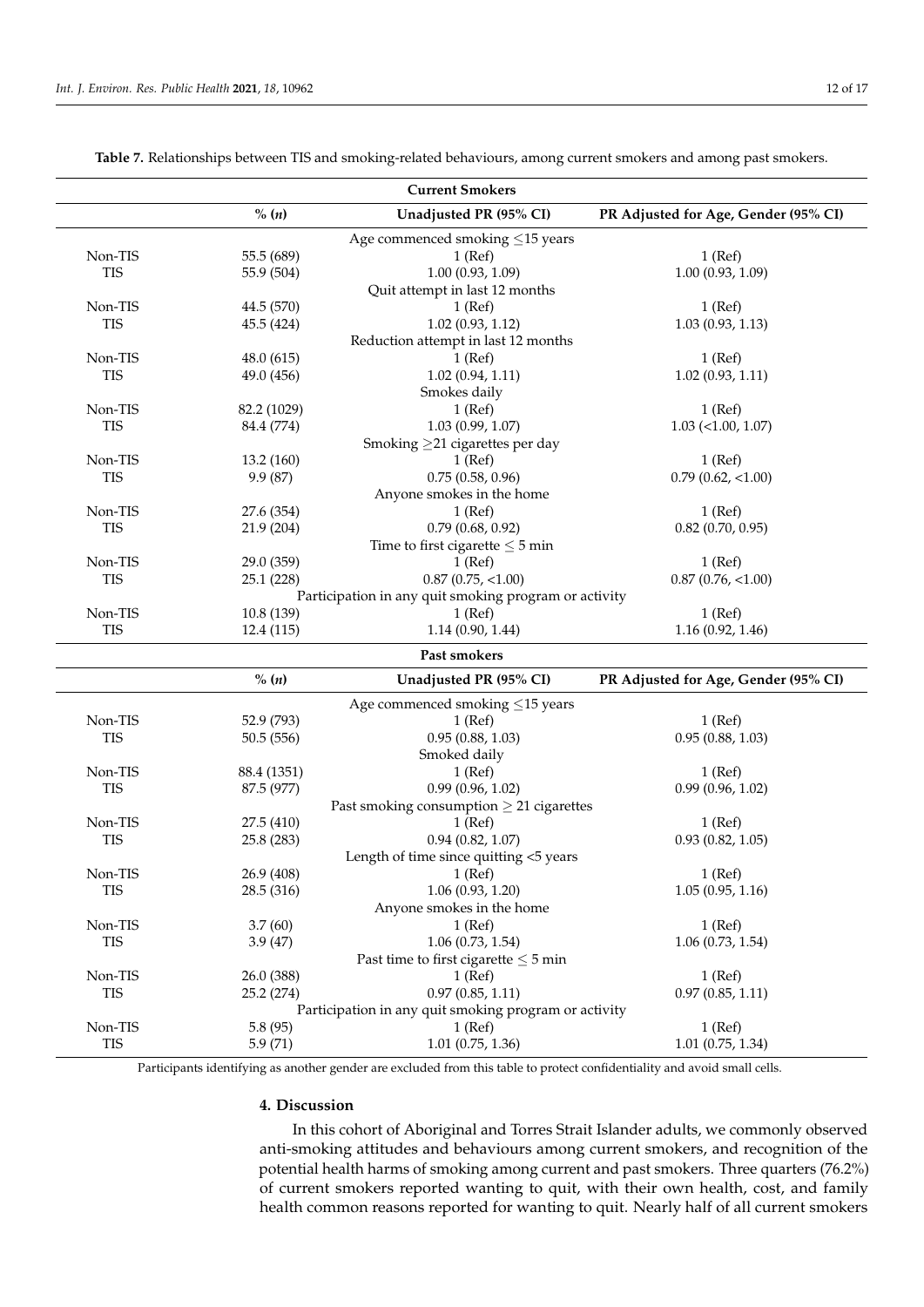reported trying to quit in the past year (44.9%), and nearly half (48.4%) reported trying to reduce smoking, with similar patterns across TIS and non-TIS areas. However, reported participation in quit smoking programs and activities was low and not materially different between TIS and non-TIS participants. Less than 6% of all past smokers reported use of a quit smoking program or service. Previous research has indicated that the majority of Aboriginal and Torres Strait Islander past smokers quit unaided [\[12\]](#page-16-9), which may partially explain these results. Further, participants in TIS areas may have been exposed to TIS activities (e.g., media campaign or promotional resources) without actively participating in a quit-smoking activity. In addition, two-thirds of past smokers in this cohort had quit smoking more than 5 years ago and, therefore, their quitting may have occurred prior to TIS implementation.

The analysis shows a generally similar profile of anti-smoking attitudes and behaviours in TIS and non-TIS areas in 2018–2020, with a few key exceptions. While the observed magnitude of associations in this study was small in most cases, the observed effect sizes are consistent with the effect sizes plausibly expected for a population level, multi component intervention [\[13\]](#page-16-10). What might be perceived as small effects at the individual level can be substantial at the population level, especially in the context of a population health intervention with relatively broad population reach, such as TIS [\[13\]](#page-16-10). Even small effect sizes can be both important and actionable to improve population health. Further, the TIS intervention comprises a combination of components of varied intensity (i.e., ranging from tailored one-on-one or small-group support, to lower-touch components such as media campaigns), with reach varying between activities. Effect sizes should be interpreted accordingly.

In the total sample, residing in a TIS-funded area was associated with a significant, 15% lower prevalence of smoking inside the home. Similarly, among current smokers, residing in a TIS-funded area was also significantly associated with an 18% lower prevalence of smoking inside the home. Previous research on smoke-free homes and workplaces has demonstrated links between having a smoke-free home and other anti-smoking attitudes and behaviours, such as wanting to quit, having made a quit attempt in the past year, and having ever stayed quit for a month or more [\[12\]](#page-16-9). Therefore, the observed, lower prevalence of smoking inside the home among all participants and among current smokers residing in TIS versus non-TIS areas is a promising finding for subsequent smoking behaviours among those participants.

For current smokers, residing in a TIS-funded area compared to a non-TIS-funded area was also associated with a significant 21% lower prevalence of high smoking intensity  $(\geq 21)$  cigarettes per day). Given that increasing smoking intensity is associated with increasing mortality risk for Aboriginal and Torres Strait Islander adults [\[3\]](#page-16-0), the observed lower smoking intensity within TIS-funded areas is likely to reduce mortality risk for these participants. Smoking intensity is also an indicator of nicotine dependence. We also observed a 13% lower prevalence of another key indicator of nicotine dependence (smoking a first cigarette within 5 min of waking [\[14\]](#page-16-11)) among current smokers in TIS compared to non-TIS areas. Even after accounting for smoking intensity, time until first cigarette is a strong predictor of smoking cessation as well as health outcomes [\[15\]](#page-16-12). These findings are likely to be interrelated and/or reinforcing; for example, research from other populations has shown that smoke-free homes are associated with reduced smoking intensity and urges to smoke in the morning and, in turn, linked to increased time to first cigarette [\[15,](#page-16-12)[16\]](#page-16-13). It is important to note that regardless of indicators of nicotine dependence, there is evidence that Aboriginal and Torres Strait Islander peoples can quit and sustain quit attempts at any time [\[14\]](#page-16-11). Most past smokers in this cohort quit unaided (65.8%), consistent with the previous literature [\[12\]](#page-16-9).

These findings are the first to explore observed differences in TIS and non-TIS areas regarding smoking-related attitudes, suggesting that most current smokers are aware of the immediate and long-term health effects of smoking. Among current smokers, it was more common in TIS compared to non-TIS funded areas to have the belief that smoking would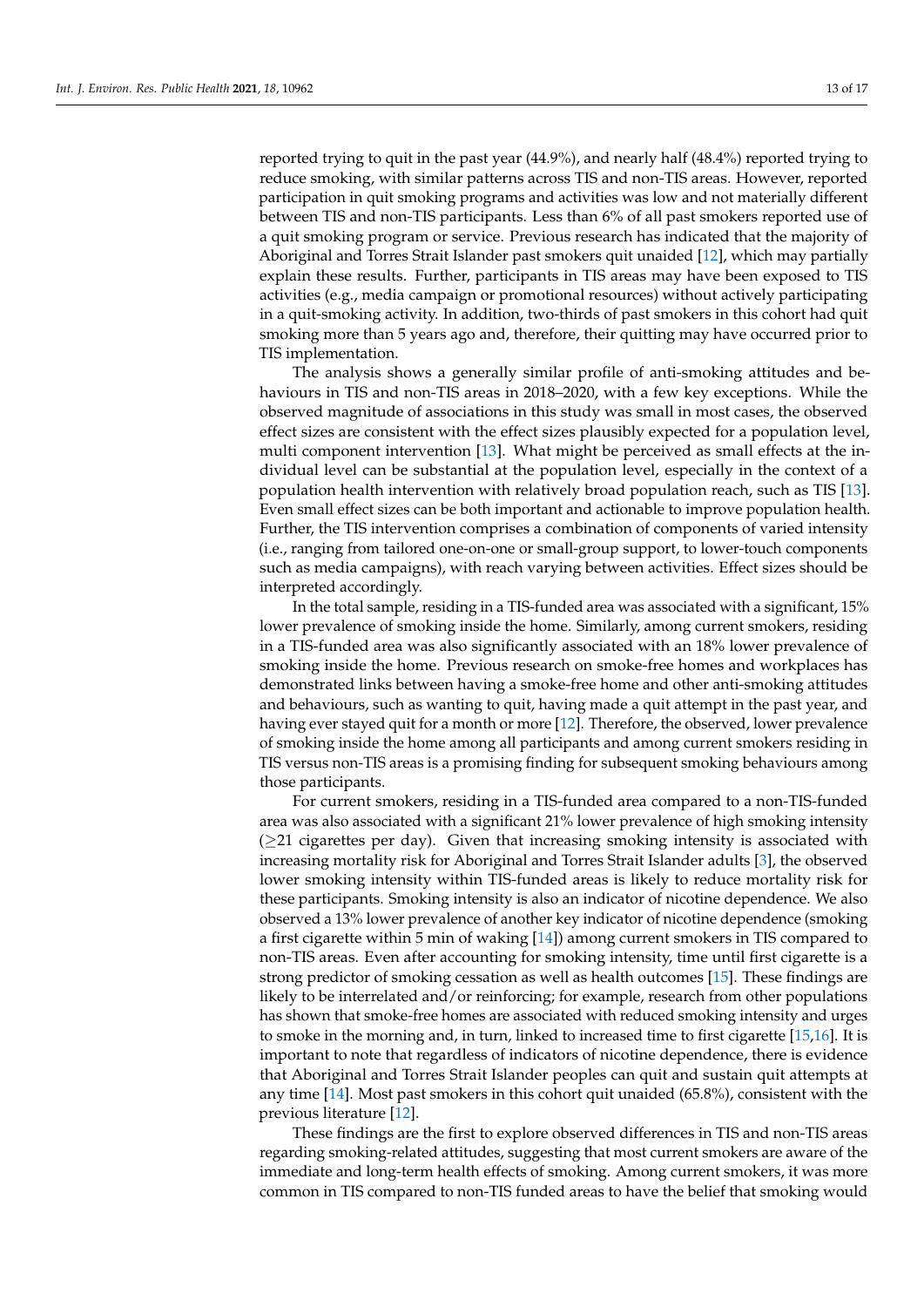make them sick in the future, an indication of higher awareness of the harms of smoking. Across TIS and non-TIS settings, over half of current smokers reported their health as a reason for wanting to quit—this was also the most commonly reported reason for wanting to quit. This indicates that beliefs and awareness of the potential harms of smoking are not enough to immediately change smoking behaviour among current smokers. However, these precursory attitudes could be a step on the pathway to bring about changes in smoking behaviour. The findings presented, in addition to existing evidence [\[1](#page-15-0)[,17\]](#page-16-14), suggest further positive outcomes for smoking behaviours could be forthcoming, with anti-smoking attitudes more likely to lead to a quit attempt, and to quit successfully (stay-quit).

For past smokers, residing in a TIS-funded area was significantly associated with a lower prevalence of reporting wanting to quit due to pregnancy. This finding should not be over-interpreted due to the small absolute number of participants with the outcome (e.g., 7.0% of past smokers in TIS reported wanting to quit due to pregnancy compared to 9.4% in non-TIS).

These findings provide a useful understanding into anti-smoking attitudes and behaviours among the Aboriginal and Torres Strait Islander adult population overall, and in relation to exposure to the TIS program—the first large-scale, long-term comprehensive public health programs aimed to address smoking in the population. It provides valuable insight into the current (2018–2020) state of smoking-related attitudes and behaviours in a large sample of Aboriginal and Torres Strait Islander adults, and their relationship with exposure to the TIS program. Further evaluation evidence is required to better understand what works and these findings will form a baseline for examining changes in attitudes and behaviours between the first and second wave of data collection for the Mayi Kuwayu Study.

Smoking is a complex behaviour influenced by numerous and interrelated factors. An individual's anti-smoking attitudes, their social and cultural contexts as well as their broader environment can all influence smoking behaviour and the relative impact of these factors can fluctuate throughout the lifetime [\[18–](#page-16-15)[20\]](#page-16-16). Consistent with the Theory of Triadic Influence and other models for understanding the interrelated and dynamic influences on smoking behaviours, intervening on these factors may promote an environment to prevent smoking initiation, increase successful quit attempts, and prevent relapse [\[16\]](#page-16-13). Anti-smoking attitudes and the normalization of smoke-free behaviours are important steps to decrease smoking prevalence. Substantial ongoing declines in Aboriginal and Torres Strait Islander smoking prevalence have been observed since 2004–2005 [\[5\]](#page-16-2) and there is an opportunity to accelerate rates of smoking cessation and non-initiation.

#### *Strengths and Limitations*

The Indigenous governance of, and meaningful engagement of, Aboriginal and Torres Strait Islander peoples throughout this research process is a strength of the research, and consistent with the World Health Organization's Framework Convention on Tobacco Control (FCTC). Australia is a party to the FCTC, which highlights the need for Aboriginal and Torres Strait Islander peoples and communities to be engaged in the development, implementation and evaluation of tobacco control programs.

Another strength of the study is the large, diverse, national sample. While prevalence estimates from this study are not generalizable to the total Aboriginal and Torres Strait Islander population, findings of exposure–outcome associations are generally understood to be generalizable beyond the study sample. For example, the prevalence of smoking in this cohort is lower than is observed in the total population, consistent with the "healthy cohort" effect. Further, the age distribution in this sample is markedly older than that of the total population, with over 40% of the sample aged 55 years and older. The inclusion of these older participants is a strength of the study, and older participants are similarly represented in the TIS and non-TIS groups; variation in smoking-related outcomes by age group is provided in Supplementary Tables S2, S4 and S6.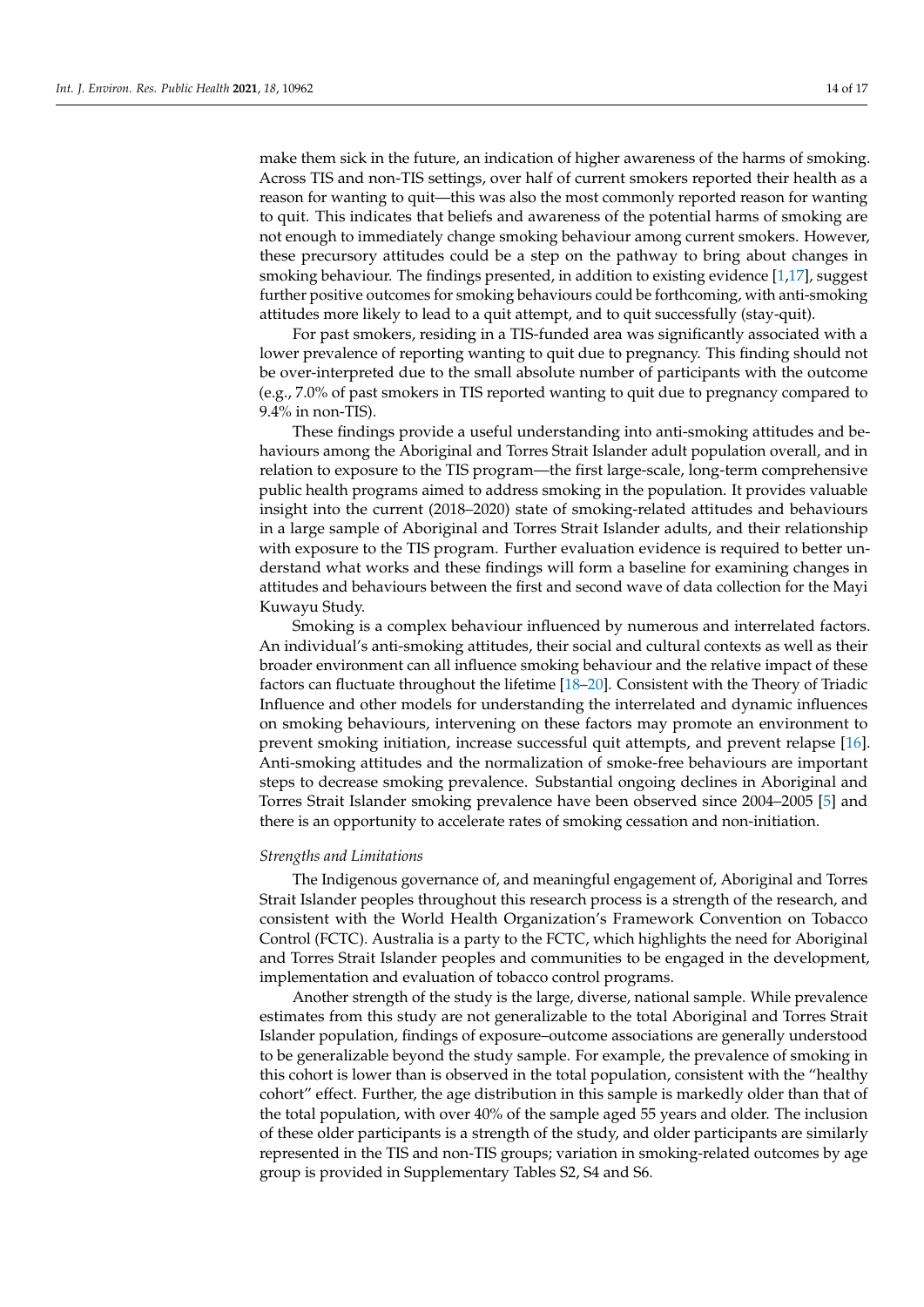In this study, models were minimally adjusted (by age and gender) given the exploratory nature of the study; although there was variation in many smoking-related outcomes by remoteness (Supplementary Tables S1, S3 and S5), further adjustment by remoteness did not materially alter findings (Supplementary Tables S9–S11). In addition, anti-smoking attitudes and behaviours in TIS and non-TIS areas may be shaped by a range of local and national tobacco control efforts, which we were unable to account for in our analysis.

A limitation of this research is the cross-sectional nature of the analysis, which precludes our ability to generate evidence on TIS program impact. The findings are not intended to and should not be interpreted as providing evidence of changes in smokingrelated outcomes in relation to the TIS program intervention, particularly given that we lack data on outcomes pre-program implementation and were unable to analyse change in outcomes over time. It is plausible that the sites that opted to be part of the TIS program did so because they already had prevalent anti-smoking behaviours, and these pre-intervention differences may explain the observed differences at the time-point under study. However, it is also possible that the sites that opted to be part of the TIS program did so due to concern over high prevalence of smoking behaviours and low prevalence of anti-smoking behaviours. While it is not possible to accurately retrospectively capture smoking-related outcomes in this cohort at the time of program implementation, the ongoing collection of follow-up data will enable quantification of changes in outcomes during a period of program implementation, providing some insight into program impact.

We adopted a conservative approach of classifying only fully serviced postcodes (100% population coverage) as TIS, which results in the potential misclassification of TIS-exposed participants as non-TIS; this may dilute findings of exposure–outcome associations. Without finer grain geographical data (unavailable at the time of the analysis), some misclassification is inevitable and any classification would result in some extent of misclassification. In addition, the current geographic classification reflects the areas that were funded to deliver the TIS program, but does not reflect the reach or intensity of program exposure across the geographic area. To address this limitation in future research, a TIS Program Intensity Tool (a semi-quantitative survey) has been developed and administered to TIS teams nationally to better understand and quantify implementation of the TIS program.

Further work is required to accelerate reductions in tobacco use and tobacco-related morbidity and mortality among the Aboriginal and Torres Strait Islander population, across TIS and non-TIS areas. While this appears to be a priority in the draft National Preventive Health Strategy and the imminent new Implementation Plan for the National Aboriginal and Torres Strait Islander Health Plan, such strategies need to be adequately resourced, supported and informed by the strongest available evidence to urgently address the tobacco epidemic. Adequate and sustained resourcing would be expected to accelerate improvements in smoking cessation and non-uptake, leading to improved health outcomes. It would also support more equitable access to public health, health promotion and cessation programs and policies for more Aboriginal and Torres Strait Islander peoples across this diverse country, with small effects having a substantial impact on population health.

# **5. Conclusions**

The analysis shows strong anti-smoking attitudes among a large, diverse sample of Aboriginal and Torres Strait Islander adults across the nation, with three-quarters of current smokers reporting a desire to quit. The analysis demonstrates that there is substantial opportunity to progress these anti-smoking attitudes into anti-smoking behaviours. While robust evidence of impact is required, these findings from the Mayi Kuwayu Study highlight the critically important need to provide accessible, comprehensive and appropriate supports for Aboriginal and Torres Strait Islander peoples to be smoke-free.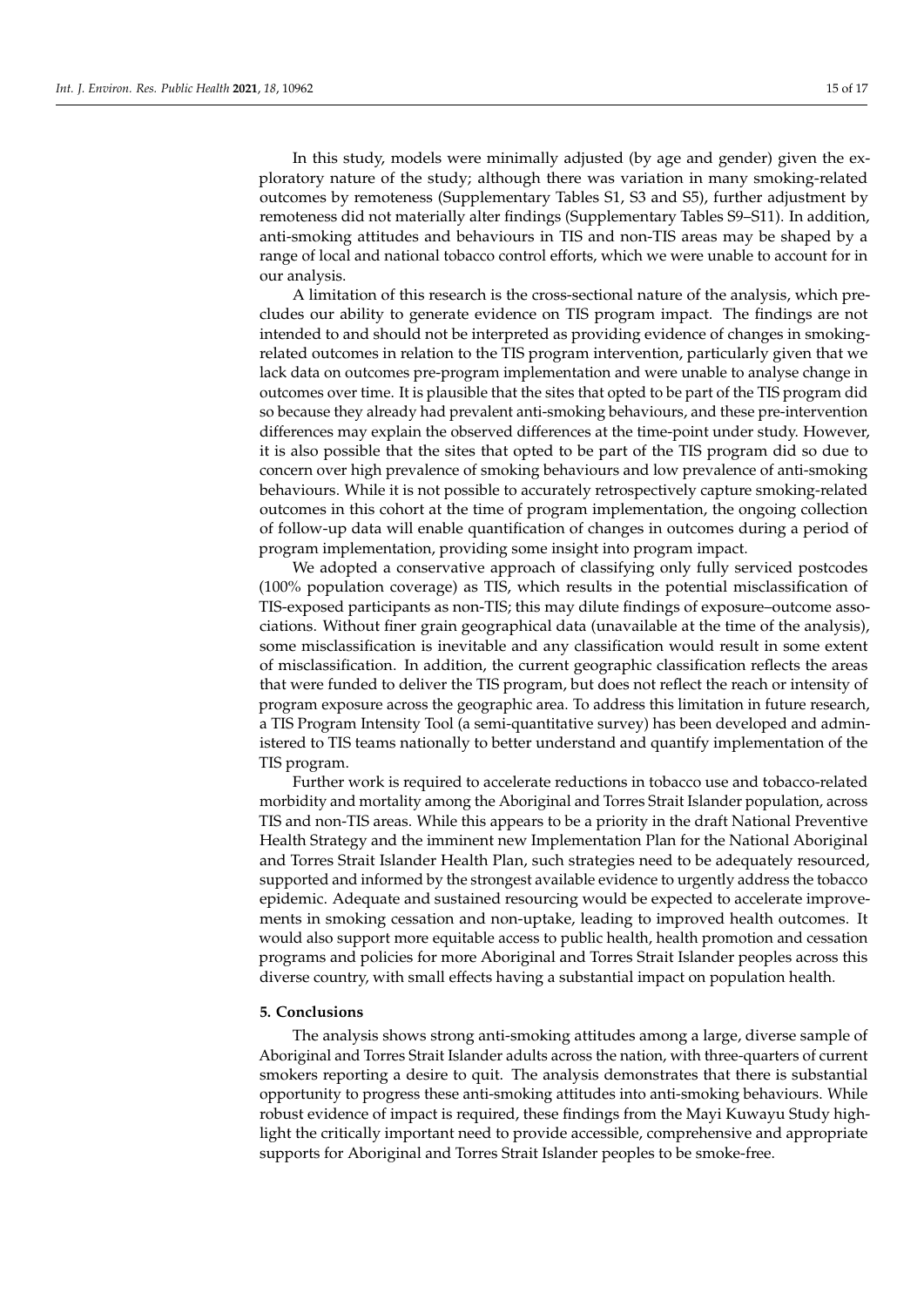**Supplementary Materials:** The following are available online at [https://www.mdpi.com/article/](https://www.mdpi.com/article/10.3390/ijerph182010962/s1) [10.3390/ijerph182010962/s1,](https://www.mdpi.com/article/10.3390/ijerph182010962/s1) Table S1. Smoking-related outcomes in the total sample, overall and by gender and remoteness, Table S2. Smoking-related outcomes in the total sample, overall and by age group, Table S3. Smoking-related outcomes among current smokers, overall and by gender and remoteness, Table S4. Smoking-related outcomes among current smokers, overall and by age group, Table S5. Smoking-related outcomes among past smokers, overall and by gender and remoteness, Table S6. Smoking-related outcomes among past smokers, overall and by age group, Table S7: Recoding of smoking-related attitudinal outcomes, Table S8: Recoding of smoking-related behavioural outcomes, Table S9: Associations between TIS exposure and smoking-related attitudes and behaviours in the total sample (includes current, past, and never smokers), adjusted for age, gender and remoteness, Table S10. Associations between TIS exposure and smoking-related attitudes, among current and past smokers, adjusted for age, gender and remoteness, Table S11: Associations between TIS exposure and smoking-related behaviours, among current and past smokers, adjusted for age, gender and remoteness.

**Author Contributions:** Conceptualization, R.M., K.A.T. and R.L.; Formal analysis, R.C., M.-M.B. and E.M.B.; Methodology and methods, R.C., R.M., M.S., K.A.T. and R.L.; Project administration, R.C.; Validation, R.C. and M.-M.B.; Writing—original draft, R.C., R.M., M.-M.B., E.M.B. and R.L.; Writing—review and editing, R.C., R.M., M.S., K.A.T., M.-M.B., E.M.B. and R.L. All authors have read and agreed to the published version of the manuscript.

**Funding:** This research was funded by the National Health and Medical Research Council via some authors having grants from this body. K.A.T. (NHMRC Fellowship, ref: 1156276), R.L. (NHMRC Fellowship, ref: 1122273).

**Institutional Review Board Statement:** The study was conducted according to the guidelines of the Declaration of Helsinki. The Mayi Kuwayu Study is Aboriginal and Torres Strait Islander designed, led and governed. This research was approved by the Mayi Kuwayu Study Data Governance Committee (Project D191102) and conducted with ethics approvals from relevant Aboriginal and Torres Strait Islander organisations, and ethics approvals from national, state and territory Human Research Ethics Committees (HREC). This analysis was conducted under The Australian National University HREC protocols 2016/767 and 2019/654. Additional ethics approval details are available upon request.

**Informed Consent Statement:** Informed consent was obtained for all participants involved in the study.

**Data Availability Statement:** The dataset analysed during the current study is available on application to the Mayi Kuwayu Study Data Governance Committee. This governance body oversees and approves applications for data use, in order to maintain the confidentiality of participants, and ensure that all studies using the Mayi Kuwayu data are protective of Aboriginal and Torres Strait Islander data and cultures. The data application process is detailed here: <mkstudy.com.au/over-view/> (last accessed 25 September 2021).

**Acknowledgments:** The authors acknowledge all Aboriginal and Torres Strait Islander peoples and their continuing connection to culture, land, and seas. We would like to acknowledge and thank all contributors to the development of the Mayi Kuwayu Study, and all survey participants. We acknowledge the assistance and guidance of the Mayi Kuwayu Study Data Governance Committee, the Study Chief Investigators and Partners, and all members of the Mayi Kuwayu Study team.

**Conflicts of Interest:** The authors declare no conflict of interest.

# **References**

- <span id="page-15-0"></span>1. Colonna, E.; Maddox, R.; Cohen, R.; Marmor, A.; Doery, K.; Thurber, K.A.; Thomas, D.; Guthrie, J.; Wells, S.; Lovett, R. Review of tobacco use among Aboriginal and Torres Strait Islander peoples. *Aust. Indig. Health Bull.* **2020**, *20*. Available online: <https://aodknowledgecentre.ecu.edu.au/learn/specific-drugs/tobacco/> (accessed on 1 June 2021).
- <span id="page-15-1"></span>2. Australian Bureau of Statistics. 4715.0—National Aboriginal and Torres Strait Islander Health Survey, 2018–19: Smoking. Available online: [https://www.abs.gov.au/ausstats/abs@.nsf/Latestproducts/4715.0Main%20Features152018-19?opendocument&](https://www.abs.gov.au/ausstats/abs@.nsf/Latestproducts/4715.0Main%20Features152018-19?opendocument&tabname=Summary&prodno=4715.0&issue=2018-19&num=&view=) [tabname=Summary&prodno=4715.0&issue=2018-19&num=&view=](https://www.abs.gov.au/ausstats/abs@.nsf/Latestproducts/4715.0Main%20Features152018-19?opendocument&tabname=Summary&prodno=4715.0&issue=2018-19&num=&view=) (accessed on 1 June 2021).